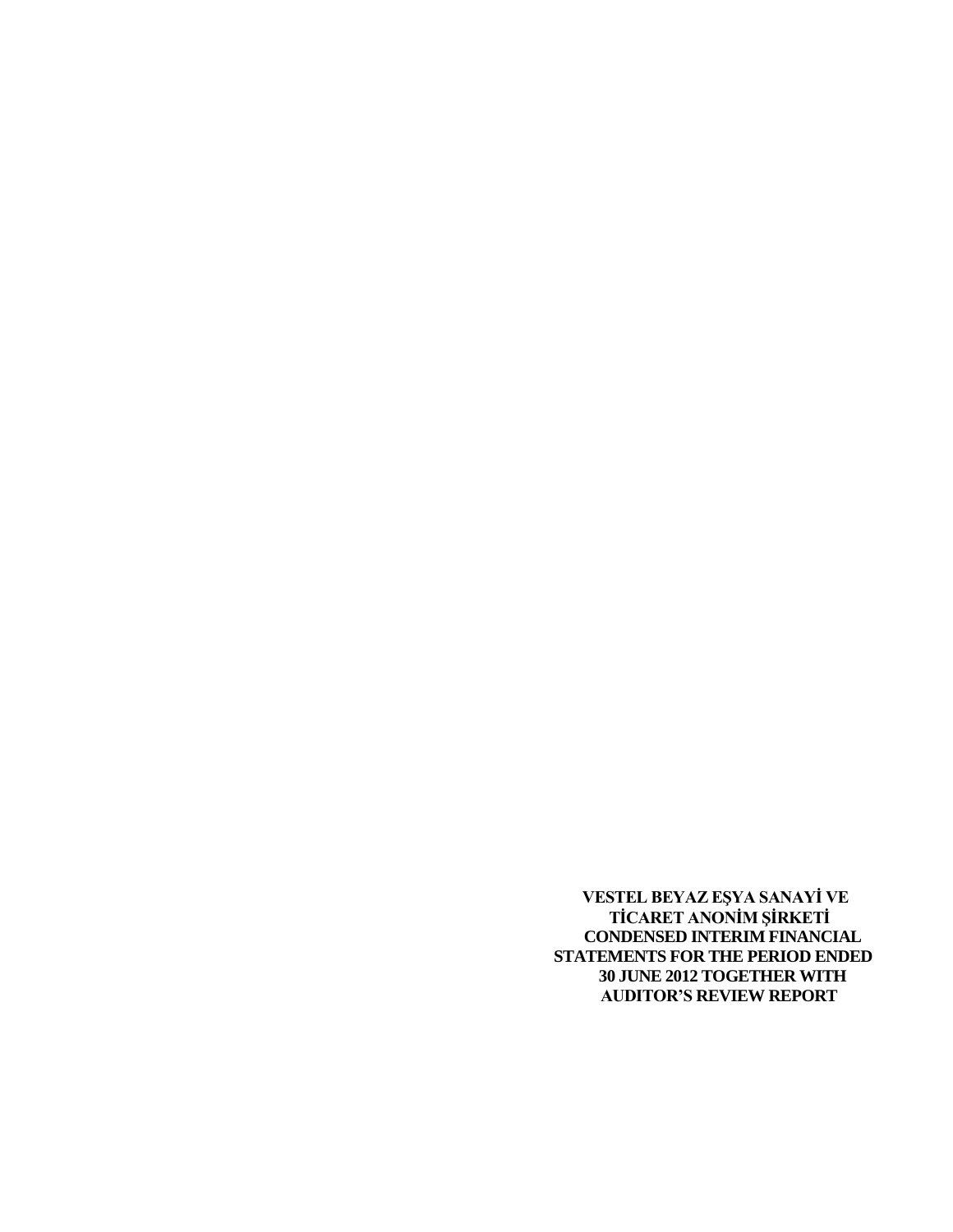# **VESTEL BEYAZ EŞYA SANAYİ VE TİCARET ANONİM ŞİRKETİ CONDENSED INTERIM FINANCIAL STATEMENTS FOR THE PERIOD ENDED 30 JUNE 2012 TOGETHER WITH AUDITOR'S REVIEW REPORT**

#### **Vestel Beyaz Eşya Sanayi ve Ticaret A.Ş. To the Shareholders and Board of Directors of**

We have reviewed the accompanying statement of condensed interim financial position of Vestel Beyaz Eşya Sanayi ve Ticaret A.S. (the "Company") as at 30 June 2012, and the statements of condensed interim comprehensive income, changes in equity and cash flows for the six-month period then ended. Management is responsible for the preparation and fair presentation of this condensed interim financial information in accordance with financial reporting standards published by the Capital Markets Board. Our responsibility is to express a conclusion on this condensed interim financial information based on our review.

## *Scope of review*

We conducted our review in accordance with auditing standards published by the Capital Markets Board, Communiqué: X No: 22. A review of interim financial information consists of making inquiries, primarily of persons responsible for financial and accounting matters, and applying analytical and other review procedures. A review is substantially less in scope than an audit conducted in accordance with auditing standards published by the Capital Markets Board and consequently does not enable us to obtain assurance that we would become aware of all significant matters that might be identified in an audit. Accordingly, we do not express an audit opinion.

## *Conclusion*

Based on our review, nothing has come to our attention that causes us to believe that the accompanying condensed interim financial information of Vestel Beyaz Eşya Sanayi ve Ticaret A.Ş. is not prepared, in all material respects, in accordance with financial reporting standards published by the Capital Market Board.

> EREN Bağımsız Denetim ve Yeminli Mali Müşavirlik A.Ş. Member Firm of Grant Thornton International

> > Nazım Hikmet Partner

Istanbul, 15.08.2012

Abide-i Hürriyet Caddesi Bolkan Center No:211-C Kat:3 34381 Şişli İstanbul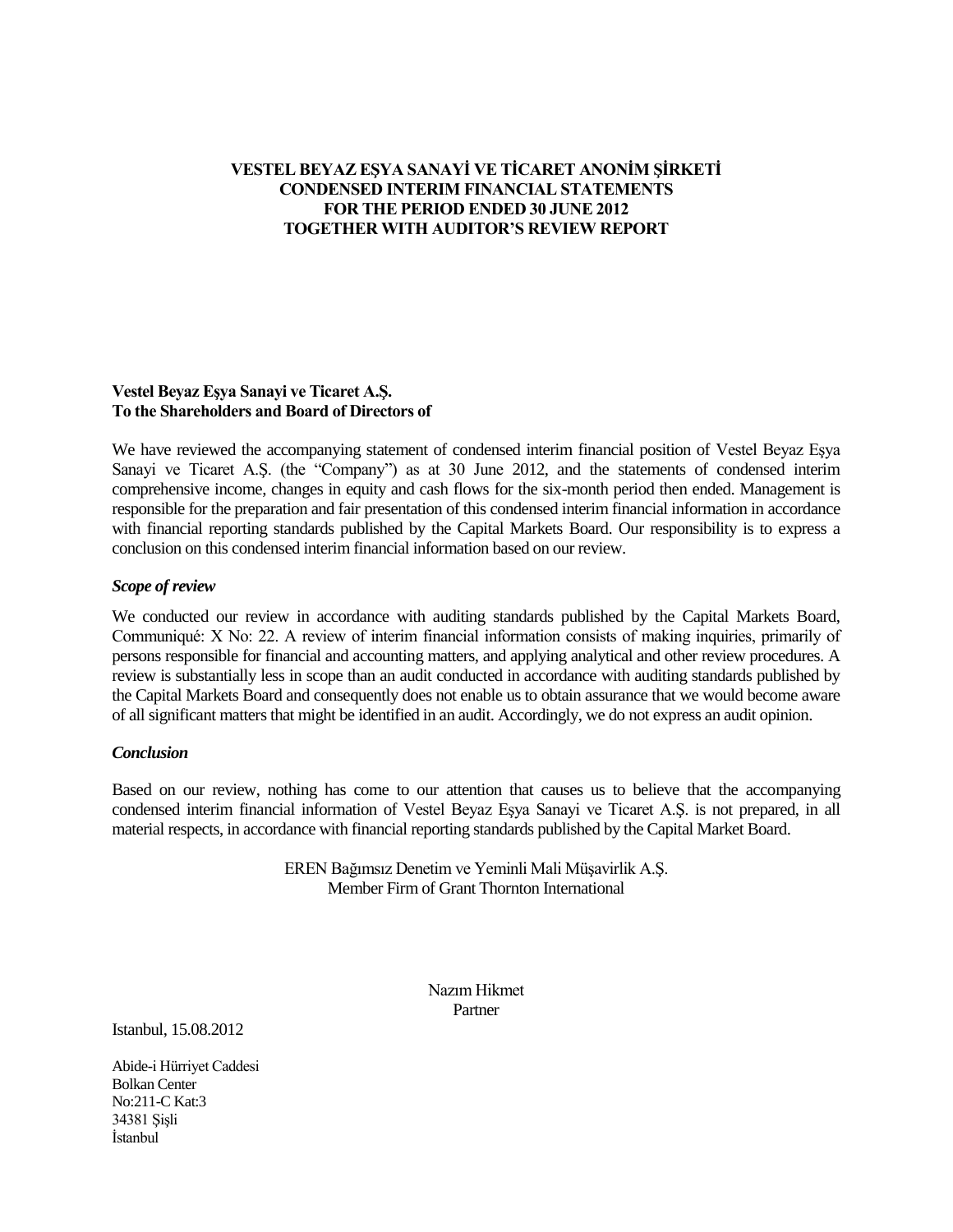## **CONTENTS** PAGE

| $1-2$       |
|-------------|
| 3           |
| $\mathbf 4$ |
|             |

# **NOTES TO CONDENSED INTERIM FINANCIAL STATEMENTS**

| NOTE 1             |                                                          | $6\overline{6}$ |
|--------------------|----------------------------------------------------------|-----------------|
| NOTE <sub>2</sub>  |                                                          | $7-9$           |
| NOTE 3             |                                                          | 10              |
| NOTE 4             |                                                          | 10              |
| NOTE 5             |                                                          | 11              |
| NOTE 6             |                                                          | 11              |
| NOTE 7             |                                                          | 12              |
| NOTE 8             |                                                          | 13              |
| NOTE 9             |                                                          | 13              |
| NOTE 10            | PROVISIONS, COMMITMENTS AND CONTINGENT LIABILITIES 14-16 |                 |
| NOTE 11            |                                                          | 17              |
| NOTE 12            |                                                          | 18              |
| NOTE 13            |                                                          | 18              |
| <b>NOTE 14</b>     |                                                          | 18              |
| <b>NOTE 15</b>     |                                                          |                 |
| NOTE <sub>16</sub> |                                                          |                 |
| <b>NOTE 17</b>     |                                                          |                 |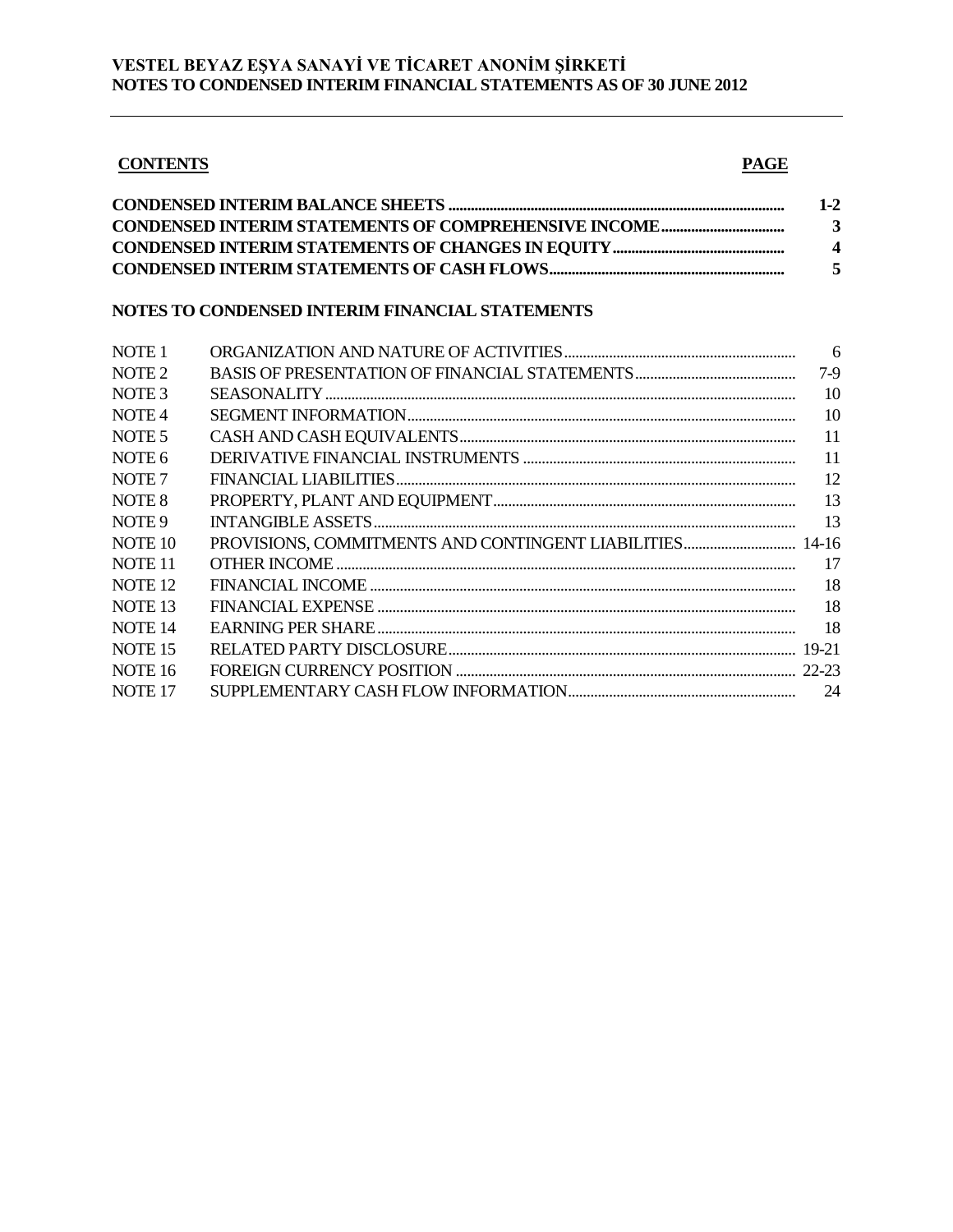# **VESTEL BEYAZ EŞYA SANAYİ VE TİCARET ANONİM ŞİRKETİ CONDENSED INTERIM BALANCE SHEETS AS OF 30 JUNE 2012 AND 31 DECEMBER 2011**

(All amounts in thousands of Turkish Lira ("TL") unless otherwise indicated.)

|                                  |             | <b>Reviewed</b> | <b>Audited</b> |
|----------------------------------|-------------|-----------------|----------------|
|                                  | <b>Note</b> | 30.06.2012      | 31.12.2011     |
| <b>Assets</b>                    |             |                 |                |
| <b>Current assets</b>            |             |                 |                |
| Cash and cash equivalents        | 5           | 88.075          | 7.321          |
| Trade receivables                |             |                 |                |
| -Related parties                 | 15          | 561.409         | 601.607        |
| -Third parties                   |             | 7.520           | 3.960          |
| Other receivables                |             | 46.455          | 33.989         |
| Inventories                      |             | 301.293         | 229.778        |
| Derivative financial instruments | 6           | 9.208           | 12.557         |
| Other assets                     |             | 16.379          | 4.471          |
| <b>Total current assets</b>      |             | 1.030.339       | 893.683        |
| <b>Non-current assets</b>        |             |                 |                |
| Property, plant and equipment    | 8           | 296.928         | 291.049        |
| Intangible assets                | 9           | 41.456          | 34.276         |
| Other assets                     |             | 8.341           |                |
| <b>Total non-current assets</b>  |             | 346.725         | 325.325        |
| <b>Total assets</b>              |             | 1.377.064       | 1.219.008      |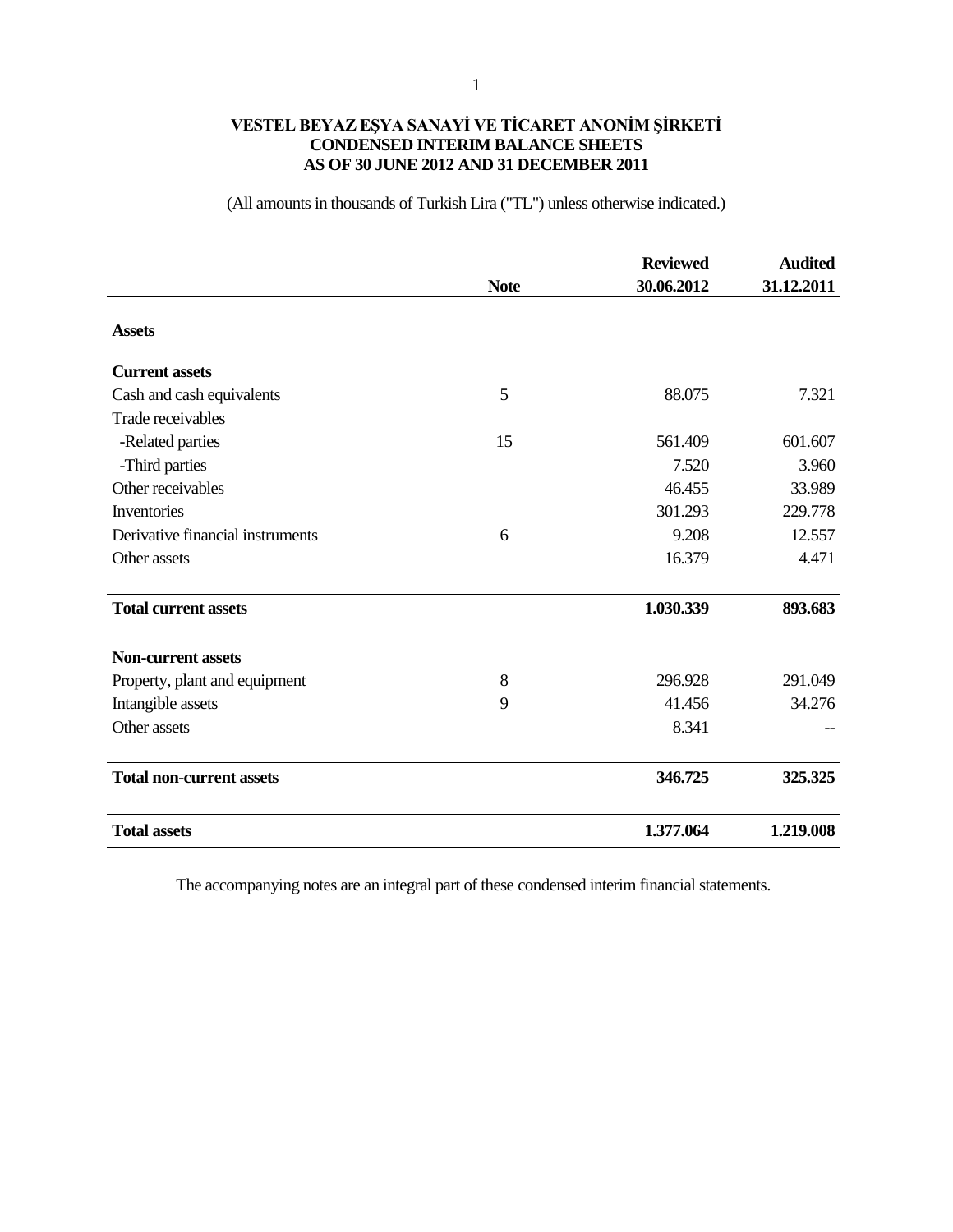#### **VESTEL BEYAZ EŞYA SANAYİ VE TİCARET ANONİM ŞİRKETİ CONDENSED INTERIM BALANCE SHEETS AS OF 30 JUNE 2012 AND 31 DECEMBER 2011**

(All amounts in thousands of Turkish Lira ("TL") unless otherwise indicated.)

|                                               |             | <b>Reviewed</b> | <b>Audited</b> |
|-----------------------------------------------|-------------|-----------------|----------------|
|                                               | <b>Note</b> | 30.06.2012      | 31.12.2011     |
| <b>Liabilities and equity</b>                 |             |                 |                |
| <b>Current liabilities</b>                    |             |                 |                |
| <b>Financial liabilities</b>                  | $\tau$      | 363.505         | 187.867        |
| Trade payables                                |             |                 |                |
| -Related parties                              | 15          | 15.951          | 18.278         |
| -Third parties                                |             | 409.787         | 423.960        |
| Provisions                                    | 10          | 1.240           | 20.183         |
| Other liabilities                             |             | 11.351          | 9.435          |
| <b>Total current liabilities</b>              |             | 801.834         | 659.723        |
| <b>Non-current liabilities</b>                |             |                 |                |
| <b>Financial liabilities</b>                  | $\tau$      | 29.320          | 36.352         |
| Provision for employment termination benefits |             | 11.076          | 9.461          |
| Deferred tax liability                        |             | 5.506           | 3.725          |
| <b>Total non-current liabilities</b>          |             | 45.902          | 49.538         |
| <b>Equity</b>                                 |             |                 |                |
| Paid in capital                               |             | 190.000         | 190.000        |
| Adjustments to share capital                  |             | 9.734           | 9.734          |
| Share premium                                 |             | 109.031         | 109.031        |
| Restricted reserve                            |             | 38.886          | 37.921         |
| Retained earnings                             |             | 162.096         | 142.916        |
| Net profit for the period                     |             | 19.581          | 20.145         |
| <b>Total equity</b>                           |             | 529.328         | 509.747        |
| <b>Total liabilities and equity</b>           |             | 1.377.064       | 1.219.008      |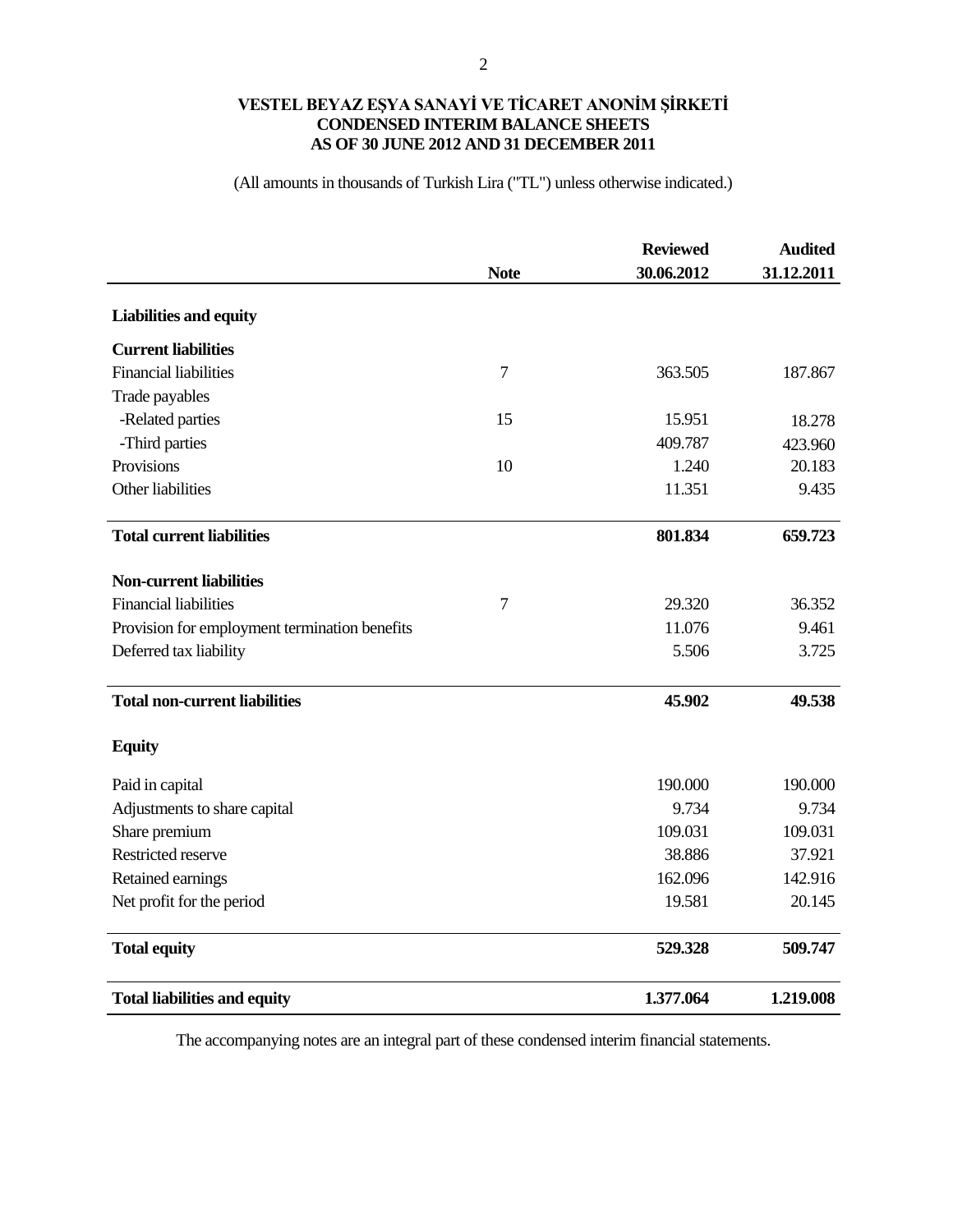# **VESTEL BEYAZ EŞYA SANAYİ VE TİCARET ANONİM ŞİRKETİ CONDENSED INTERIM STATEMENTS OF COMPREHENSIVE INCOME FOR THE PERIOD ENDED 30 JUNE 2012 AND 30 JUNE 2011**

(All amounts in thousands of Turkish Lira ("TL") unless otherwise indicated.)

|                                                  | <b>Note</b> | <b>Reviewed</b><br>$01.01 -$<br>30.06.2012 | <b>Audited</b><br>01.01.<br>30.06.2011 | 01.04.<br>30.06.2012 | 01.04.<br>30.06.2011 |
|--------------------------------------------------|-------------|--------------------------------------------|----------------------------------------|----------------------|----------------------|
|                                                  |             |                                            |                                        |                      |                      |
| <b>Continuing operations</b>                     |             |                                            |                                        |                      |                      |
| Revenue                                          | 4           | 1.054.151                                  | 893.158                                | 599.871              | 531.541              |
| Cost of sales (-)                                |             | (1.016.038)                                | (802.506)                              | (577.649)            | (479.163)            |
| <b>Gross profit</b>                              |             | 38.113                                     | 90.652                                 | 22.222               | 52.378               |
| Marketing, selling and distribution expenses (-) |             | (15.229)                                   | (31.562)                               | (9.026)              | (17.294)             |
| General administrative expenses (-)              |             | (12.481)                                   | (11.081)                               | (6.686)              | (5.947)              |
| Research and development expenses (-)            |             | (9.163)                                    | (11.332)                               | (4.816)              | (6.630)              |
| Other income                                     | 11          | 23.053                                     | 1.254                                  | 1.763                | 902                  |
| Other expense (-)                                |             | (767)                                      | (853)                                  | 96                   | (656)                |
| <b>Operating profit</b>                          |             | 23.526                                     | 37.078                                 | 3.553                | 22.753               |
| Financial income                                 | 12          | 81.728                                     | 94.710                                 | 31.582               | 47.889               |
| Financial expense (-)                            | 13          | (82.978)                                   | (110.614)                              | (36.074)             | (59.687)             |
| Income /(loss) before tax                        |             | 22.276                                     | 21.174                                 | (939)                | 10.955               |
| Tax (expense) / benefit                          |             |                                            |                                        |                      |                      |
| Current tax expense (-)                          |             | (916)                                      | (5.216)                                | 2.035                | (1.715)              |
| Deferred tax benefit                             |             | (1.779)                                    | 1.945                                  | (1.285)              | 34                   |
| Net income /(loss) from continuing operations    |             | 19.581                                     | 17.903                                 | (189)                | 9.274                |
| Other comprehensive income                       |             |                                            |                                        |                      |                      |
| Total comprehensive income/ (loss)               |             | 19.581                                     | 17.903                                 | (189)                | 9.274                |
| Earnings per share (TL, full)                    | 14          | 0,10                                       | 0,09                                   | (0,00)               | 0,05                 |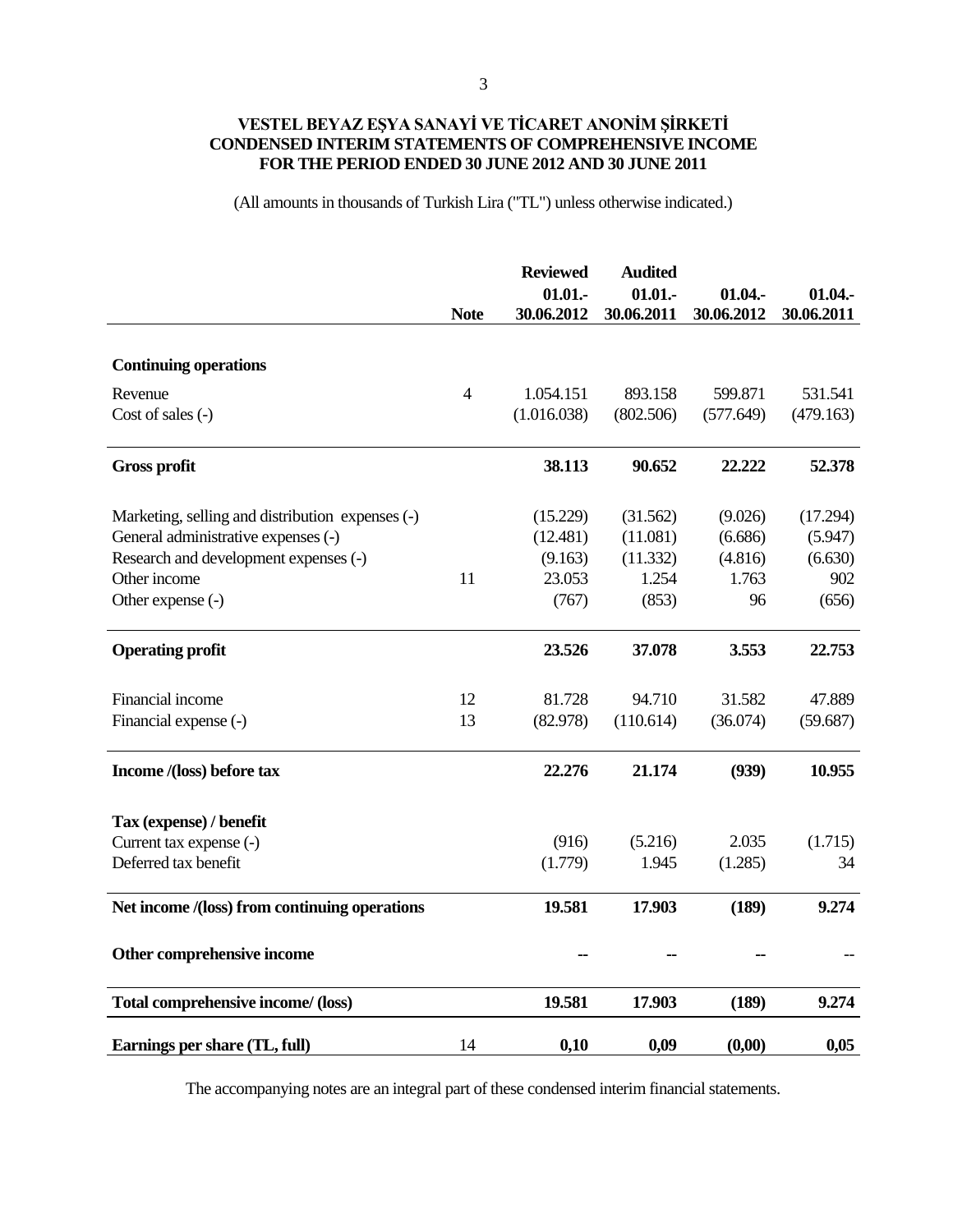#### **VESTEL BEYAZ EŞYA SANAYİ VE TİCARET ANONİM ŞİRKETİ CONDENSED INTERIM STATEMENTS OF CHANGES IN EQUITY FOR THE PERIOD ENDED 30 JUNE 2012 AND 30 JUNE 2011**

(All amounts in thousands of Turkish Lira ("TL") unless otherwise indicated.)

|                                |                    | <b>Adjustments</b>  |                                     |                                       |                             | <b>Net income</b> |                        |
|--------------------------------|--------------------|---------------------|-------------------------------------|---------------------------------------|-----------------------------|-------------------|------------------------|
|                                | Paid in<br>capital | to share<br>capital | <b>Share</b><br>premium             | <b>Restricted</b><br>reserve          | <b>Retained</b><br>earnings | for the<br>period | <b>Total</b><br>equity |
| <b>Balances at 01.01.2011</b>  | 190.000            | 9.734               | 109.031                             | 35.067                                | 142.916                     | 25.258            | 512.006                |
| Transfer to retained earnings  | --                 | --                  | $\hspace{0.05cm}$ $\hspace{0.05cm}$ |                                       | 25.258                      | (25.258)          |                        |
| Transfer to restricted reserve |                    | $-$                 | --                                  | 2.854                                 | (2.854)                     | --                |                        |
| Dividend paid                  |                    | --                  | --                                  | $\qquad \qquad -$                     | (22.404)                    | --                | (22.404)               |
| Net income for the period      |                    | --                  |                                     | $\hspace{0.05cm}$ – $\hspace{0.05cm}$ | --                          | 17.903            | 17.903                 |
| <b>Balances at 30.06.2011</b>  | 190.000            | 9.734               | 109.031                             | 37.921                                | 142.916                     | 17.903            | 507.505                |
| <b>Balances at 01.01.2012</b>  | 190.000            | 9.734               | 109.031                             | 37.921                                | 142.916                     | 20.145            | 509.747                |
| Transfer to retained earnings  | --                 | --                  | $\hspace{0.05cm}$ $\hspace{0.05cm}$ | $\hspace{0.05cm}$ – $\hspace{0.05cm}$ | 20.145                      | (20.145)          |                        |
| Transfer to restricted reserve |                    | $- -$               | $\overline{\phantom{m}}$            | 965                                   | (965)                       |                   |                        |
| Net income for the period      |                    | --                  | --                                  |                                       | --                          | 19.581            | 19.581                 |
| <b>Balances at 30.06.2012</b>  | 190.000            | 9.734               | 109.031                             | 38.886                                | 162.096                     | 19.581            | 529.328                |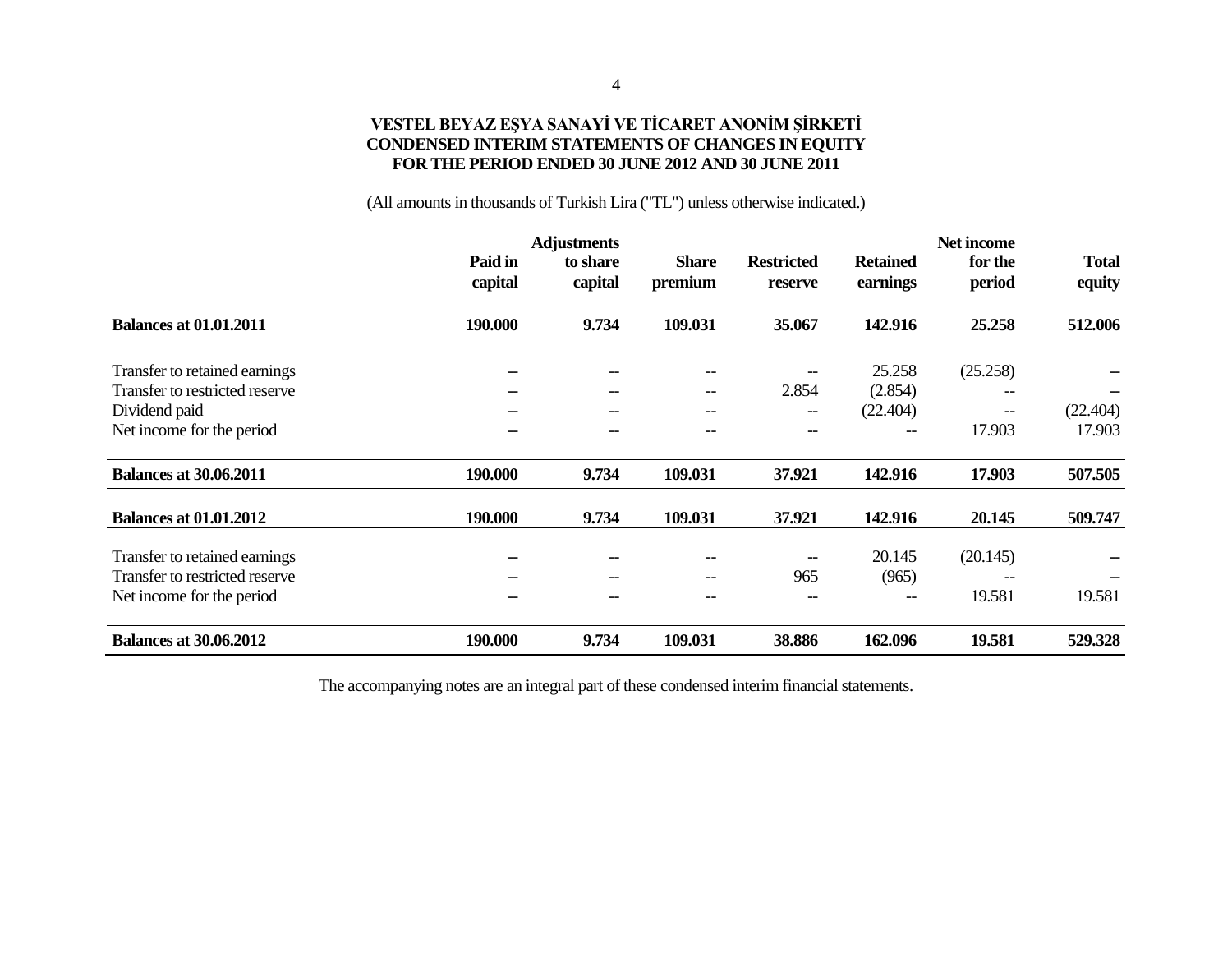# **VESTEL BEYAZ EŞYA SANAYİ VE TİCARET ANONİM ŞİRKETİ CONDENSED INTERIM STATEMENTS OF CASH FLOWS FOR THE PERIOD ENDED 30 JUNE 2012 AND 30 JUNE 2011**

(All amounts in thousands of Turkish Lira ("TL") unless otherwise indicated.)

|                                                                                                                                                                                                              | <b>Note</b> | <b>Reviewed</b><br>01.01.<br>30.06.2012 | <b>Audited</b><br>01.01.<br>30.06.2011 |
|--------------------------------------------------------------------------------------------------------------------------------------------------------------------------------------------------------------|-------------|-----------------------------------------|----------------------------------------|
| <b>Income before tax</b>                                                                                                                                                                                     |             | 22,276                                  | 21.174                                 |
| Adjustments to reconcile net cash provided from operating activities<br>to income before taxes                                                                                                               | 17          | 33.620                                  | 41.624                                 |
| Net cash flow from operating activities before changes in<br>operating assets and liabilities                                                                                                                |             | 55.896                                  | 62.798                                 |
| Changes in operating assets and liabilities<br>Corporate taxes paid                                                                                                                                          | 17          | (81.230)<br>(2.896)                     | (123.777)<br>(3.510)                   |
| Net cash flows used in operating activities                                                                                                                                                                  |             | (28.230)                                | (64.489)                               |
| <b>Cash flows from investing activities</b><br>Changes in financial assets held for trading<br>Acquisitions of property, plant and equipment<br>Cash provided from sale of property, plant and equipment and | 8           | (42.758)                                | 14.947<br>(29.022)                     |
| intangible assets<br>Acquisitions of intangible assets                                                                                                                                                       | 9           | 337<br>(9.035)                          | 728<br>(5.621)                         |
| Net cash used in investing activities                                                                                                                                                                        |             | (51.456)                                | (18.968)                               |
| <b>Cash flows from financing activities</b><br>Proceeds from bank borrowings                                                                                                                                 |             | 263.771                                 | 218.055                                |
| Repayment of bank borrowings<br>Dividend paid                                                                                                                                                                |             | (98.981)                                | (111.698)<br>(22.404)                  |
| Interest paid<br>Interest received                                                                                                                                                                           |             | (4.783)<br>538                          | (2.331)<br>262                         |
| Net cash provided by financing activities                                                                                                                                                                    |             | 160.545                                 | 81.884                                 |
| Net increase (decrease) in cash and cash equivalents                                                                                                                                                         |             | 80.859                                  | (1.573)                                |
| Cash and cash equivalent as of 01 January                                                                                                                                                                    |             | 7.216                                   | 19.552                                 |
| Cash and cash equivalent as of 30 June                                                                                                                                                                       | 5           | 88.075                                  | 17.979                                 |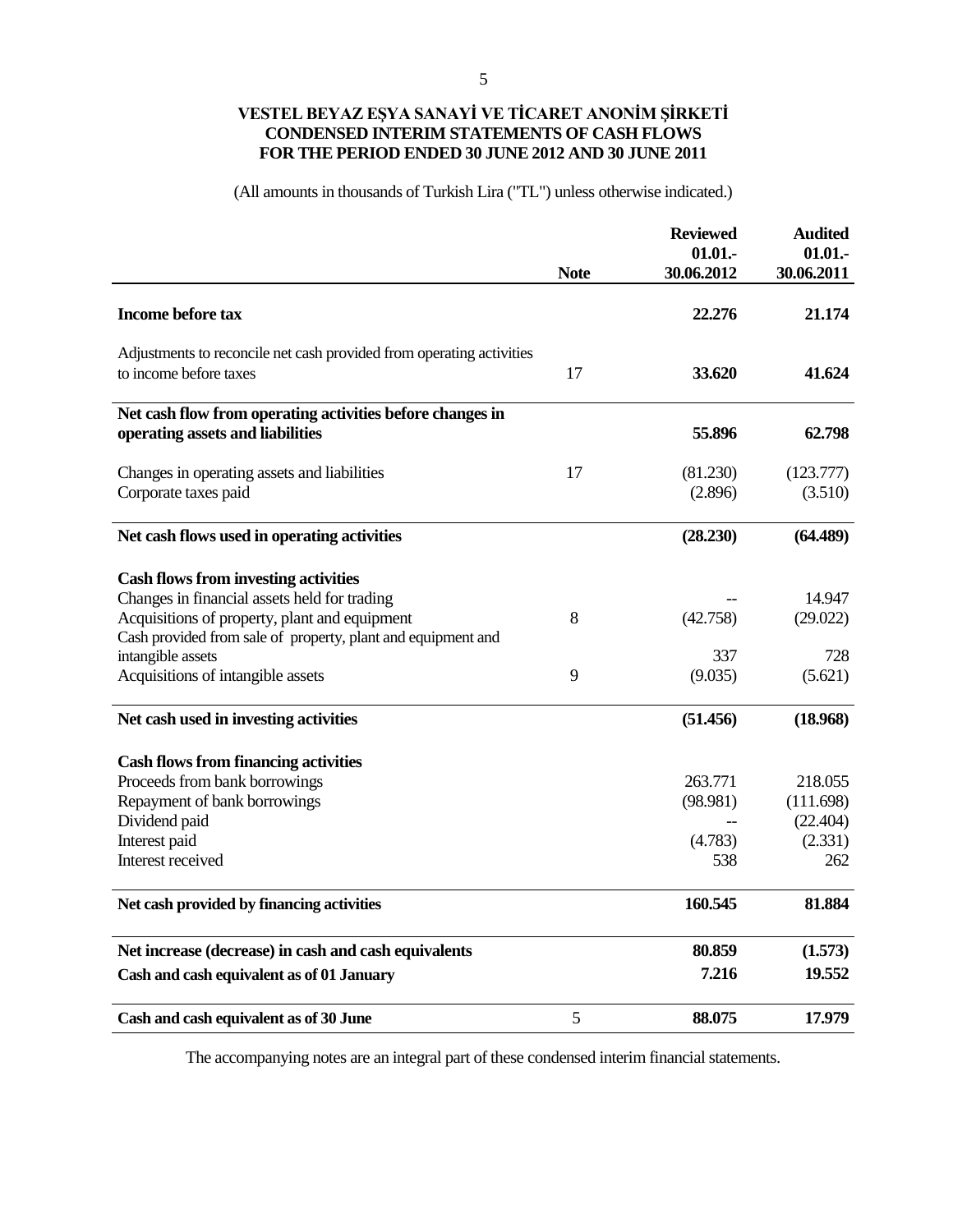(All amounts in thousands of Turkish Lira ("TL") unless otherwise indicated.)

## **NOTE 1 – ORGANISATION AND NATURE OF ACTIVITIES**

Vestel Beyaz Eşya Sanayi ve Ticaret A.Ş. (the "Company" or "Vestel Beyaz Eşya") was incorporated in 1997 under the Turkish Commercial Code and its head office is located at Zorlu Plaza, 34310 Avcılar / Istanbul.

The Company started its operations in 1999 and produces refrigerators, room air conditioning units, washing machines, cookers, dishwashers and water heaters. The Company's production facilities occupy 312.000 square meters of enclosed area located in Manisa Organized Industrial Zone on total area of 395.000 square meters.

The Company is a member of Vestel Group of Companies which are under the control of the Ahmet Nazif Zorlu family. The Company performs its foreign sales and domestic sales via Vestel Dış Ticaret A.Ş. and Vestel Dayanıklı Tüketim Malları Pazarlama A.Ş., respectively, which are also members of Vestel Group of Companies.

The Company is registered to Capital Market Board and its shares have been quoted to Istanbul Stock Exchange since 21 April 2006.

As of 30.06.2012, the composition of shareholders and their respective percentage ownership are summarized as follows:

|                                                                         | <b>Shareholding</b><br>$\frac{6}{9}$ |
|-------------------------------------------------------------------------|--------------------------------------|
| Vestel Elektronik Sanayi ve Ticaret A.S.                                | 68,5                                 |
| Shares held by public (ISE)<br>Vestel Elektronik Sanayi ve Ticaret A.S. | 5,9                                  |
| Other shareholders                                                      | 25,6                                 |
|                                                                         |                                      |

**100,0**

As of 30 June 2012, the number of personnel employed was 5.940 (31.12.2011: 4.860).

The financial statements for the period ended 30 June 2012 (including comparatives) were approved by the Board of Directors on 15.08.2012.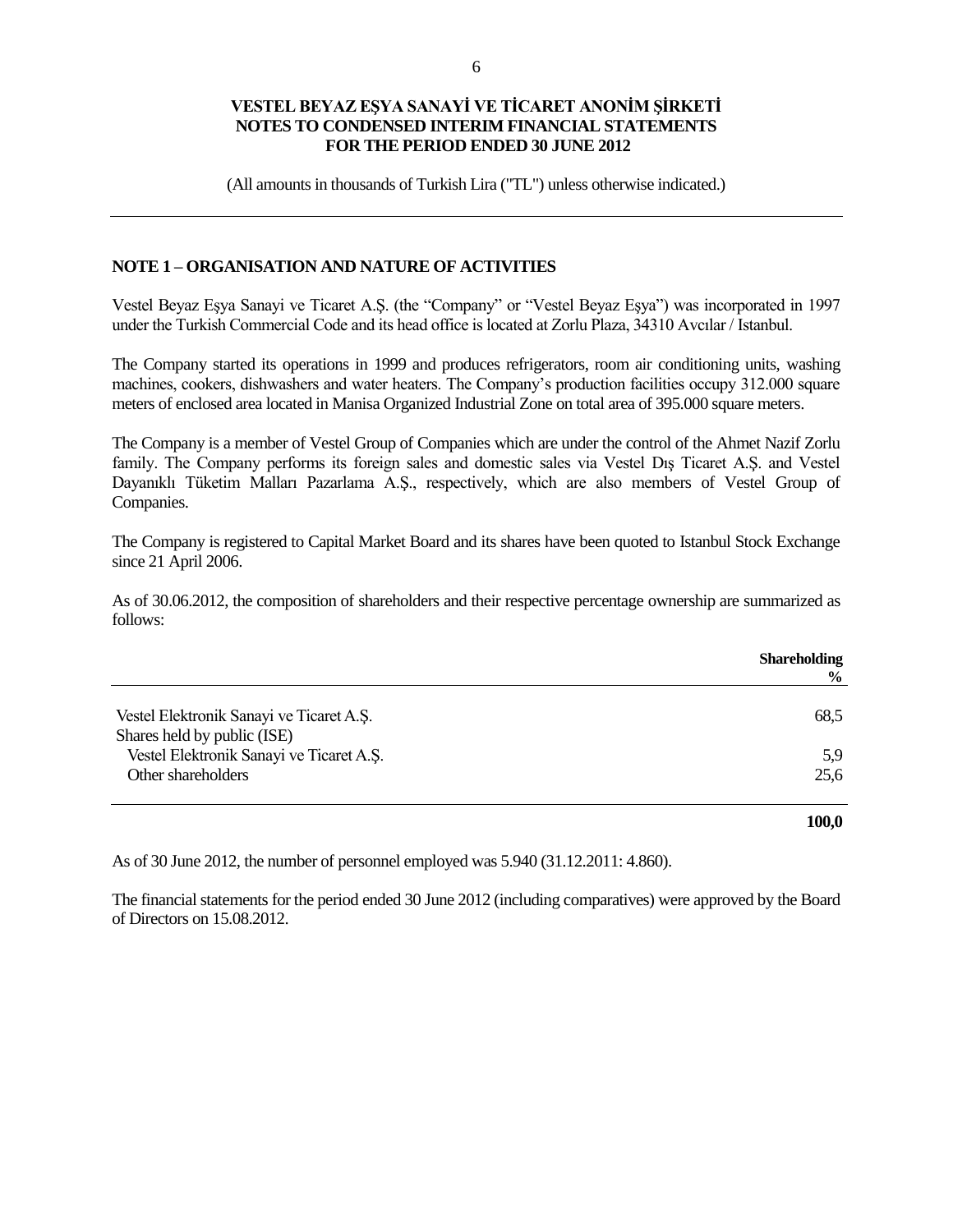(All amounts in thousands of Turkish Lira ("TL") unless otherwise indicated.)

## **NOTE 2 – BASIS OF PRESENTATION OF FINANCIAL STATEMENTS**

#### **2.1 Basis of Presentation**

The financial statements of the Company have been prepared in accordance with the accounting and reporting principles issued by the CMB, namely "CMB Financial Reporting Standards". CMB regulated the principles and procedures of preparation, presentation and announcement of financial statements prepared by the entities with Communiqué XI, No. 29, "Principles of Financial Reporting in Capital Markets". The Communiqué is effective for the annual periods starting from 1 January 2008. According to the Communiqué, the entities shall prepare their financial statements in accordance with the International Financial Reporting Standards ("IAS" / "IFRS") endorsed by the European Union ("EU"). Until the differences of the IAS / IFRS as endorsed by EU from the ones issued by the International Accounting Standards Board ("IASB") are announced by the Turkish Accounting Standards Board ("TASB"), IAS / IFRS issued by the IASB shall be applied. Accordingly, Turkish Accounting Standards / Turkish Financial Reporting Standards ("TAS" / "TFRS") issued by the TASB which are in line with the aforementioned standards shall be considered.

With the decision taken on 17 March 2005, the CMB announced that, effective from 1 January 2005, the application of inflation accounting is no longer required for the companies operating in Turkey and preparing their financial statements in accordance with CMB Financial Reporting Standards. Accordingly, IAS 29, "Financial Reporting in Hyperinflationary Economies" issued by the IASB, has not been applied in the financial statements for the accounting year commencing from 1 January 2005.

In accordance with the Communiqué No: XI-29, entities are allowed to prepare a complete or condensed set of interim financial statements in accordance with IAS 34, "Interim Financial Reporting". In this respect, the Company has preferred to prepare condensed financial statements in the interim periods and prepared the aforementioned condensed financial statements in compliance with CMB Financial Reporting Standards.

As the differences of the IAS / IFRS endorsed by EU from the ones issued by the IASB have not been announced by TASB as of the date of the preparation of these financial statements, the financial statements have been prepared within the framework of Communiqué XI, No. 29 and related promulgations to this Communiqué as issued by the CMB, in accordance with the CMB Financial Reporting Standards which are based on IAS / IFRS. The financial statements and the related notes to them are presented in accordance with the formats recommended by the CMB with the announcements dated 14 April 2008 and 9 January 2009 including the compulsory disclosures.

## **2.2. Going Concern**

Company prepared financial statements in accordance with the going concern assumption.

#### **2.3. Functional and presentation currency**

The accompanying financial statements have been presented in Turkish Lira which is also the functional currency of the Company.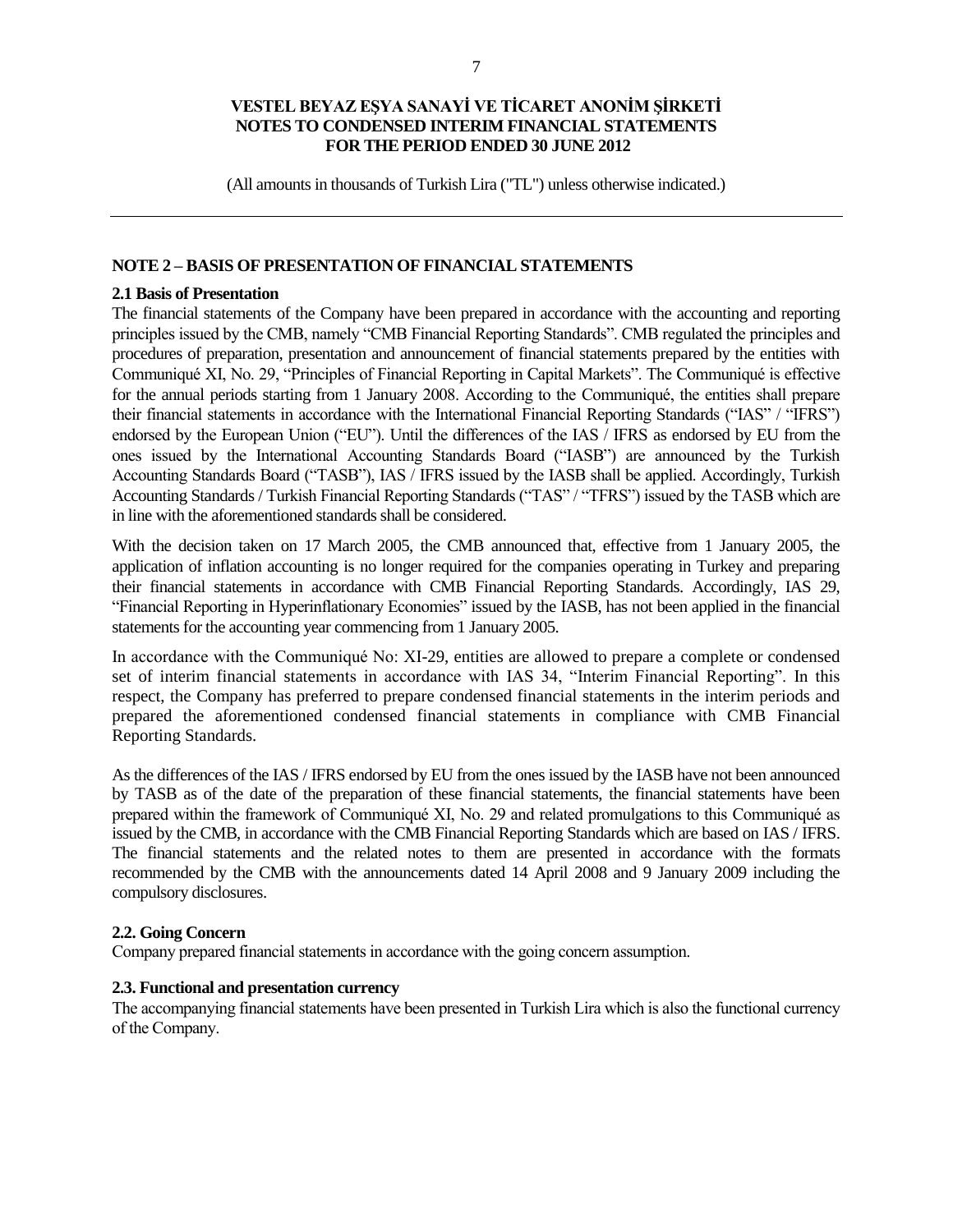(All amounts in thousands of Turkish Lira ("TL") unless otherwise indicated.)

## **2.4. Offsetting**

Financial assets and liabilities are offset and the net amount reported in the net amount when there is a legally enforceable right or when there is an intention to settle the assets and liabilities on a net basis or realize the asset and settle the liabilities simultaneously.

#### **2.5. Comparatives and restatement of prior periods' financial statements**

The financial statements of the Company include comparative financial information to enable the determination of the balance sheet and performance. Comparative figures are reclassified, where necessary, to conform to changes in presentation in the current year financial statements and the significant changes are explained.

For the comparability of the current financial statements, these financial statements are reclassified if necessary.

As of 31.12.2011, "Deferred tax asset" amounting to TL 7.908 was netted off with "Deferred tax liability".

As of 31.12.2011, "Unearned interest on payables" amounting to TL 4.827 netted off with "Unearned interest on receivables".

## **2.6. Restatement and Errors in the Accounting Policies and Estimates**

Material changes in accounting policies or material errors are corrected, retrospectively; by restating the prior periods' financial statements. The effect of changes in accounting estimates affecting the current period is recognised in the current period; the effect of changes in accounting estimates affecting current and future periods is recognised in the current and future periods.

## **2.7. Critical accounting estimates, assumptions and judgments**

The preparation of financial statements requires management to make estimates and assumptions that may affect the amount of assets and liabilities recognized as of the balance sheet date, explanations for the contingent assets and liabilities and the amounts of revenues and expenses realized in the reporting period. Actual results may differ from these estimates. The estimates are reviewed on an ongoing basis, revisions to accounting estimates are recognized in the period in which the revision is made.

The estimates and assumptions that may cause a material adjustment to the carrying amounts of assets and liabilities within the following financial reporting periods are set out below:

- Physical inventory verifications are performed periodically and allowance for diminution in value is provided for items which are determined to be unsellable by the technical personnel. All stocks are subjected to review and their usage possibility ascertained on basis of the opinion of the technical personnel; provisions are set aside for items expected not to have usage possibility. Net realizable value of the inventory is determined based on the estimated selling prices, and estimated expenses to be incurred to make the sale. When the net realizable value of inventory is less than its cost, the inventory is written-down to the net realizable value and the expense is included in the statement of income in the period the write-down occurred.
- In accordance with the accounting policies stated in note 2.8, property, plant and equipment and intangible assets are carried at cost less accumulated depreciation and any accumulated impairment losses. Depreciation is charged so as to write off the cost of assets over their useful lives, using the straight line method. The estimated useful lives are reviewed at each balance sheet date with the effect of any changes in the estimate accounted for on a prospective basis.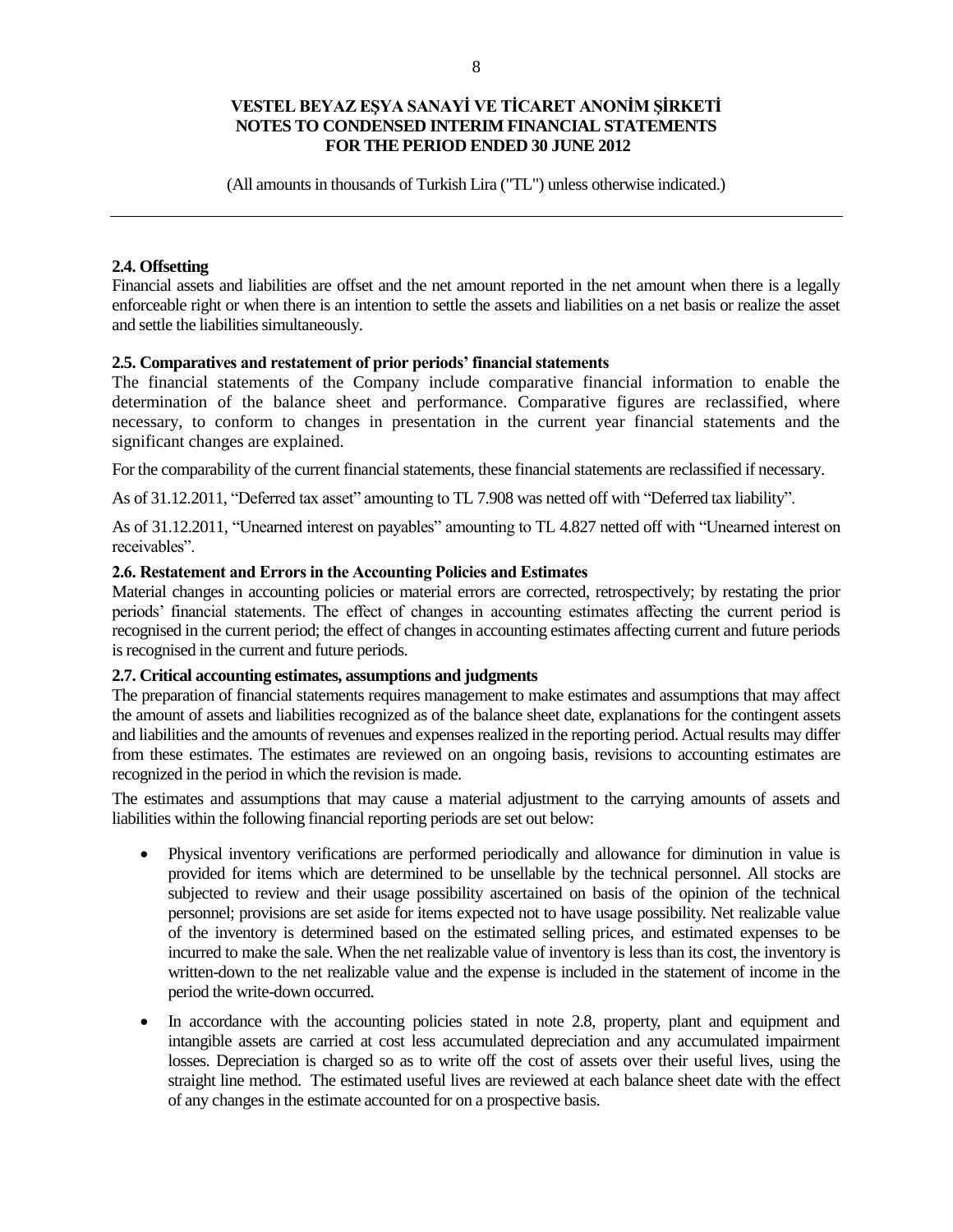(All amounts in thousands of Turkish Lira ("TL") unless otherwise indicated.)

#### **2.8. Summary of significant accounting policies**

The condensed interim financial information for the period ended 30 June 2012 has been prepared in accordance with IAS 34 "Interim Financial Reporting". The condensed interim financial information should be read in conjunction with the annual financial statements for the year ended 31 December 2011, which have been prepared in accordance with financial reporting standards published by the Capital Market Board.

#### **2.9. Standards, amendments and interpretations to existing standards that are not yet effective and have not been adopted early by the Company.**

At the date of authorisation of these financial statements, certain new standards, amendments and interpretations to existing standards have been published but are not yet effective, and have not been adopted early by the Company.

**2.9.1** Standards, amendments and interpretations effective in 2012:

- IAS 12 (Amendment) "Income Taxes: Recovery of Underlying Assets"
- IFRS 7 (Amendment) "Financial Instruments-Disclosures –Transfer of Financial Assets"

**2.9.2** Standards, amendments and interpretations in issue but not yet effective and not early adopted by the Company:

- IAS 1 (Amendment) "Presentation of Financial Statements Presentation of Items of Other Comprehensive Income"
- IAS 19 (Amendment) "Employee Benefits"
- IAS 27 (Amendment) "Separate Financial Statements"
- IAS 28 (Amendment) "Investments in Associates and Joint Ventures"
- IAS 32 (Amendment) "Financial Instruments: Presentation- Offsetting of Financial Assets and Financial Liabilities"
- IFRS 7 (Amendment) "Financial Instruments-Disclosures-Offsetting of Financial Assets and Financial Liabilities"
- IFRS 9 "Financial Instruments- Classification and measurement"
- IFRS 10 "Consolidated Financial Statements"
- IFRS 11 "Joint Arrangements"
- IFRS 12 "Disclosure of Interests in Other Entities"
- IFRS 13 "Fair Value Measurement"
- IFRIC 20 "Stripping Costs in the Production Phase of a Surface Mine"

Management of the Company anticipates that all of the pronouncements detailed in 2.9.2 above will be adopted in the Company's accounting policy for the first period beginning after the effective date of the pronouncement. Management of the Company has decided that these new standards and interpretations have been issued but are not expected to have a material impact on the Company's financial statements.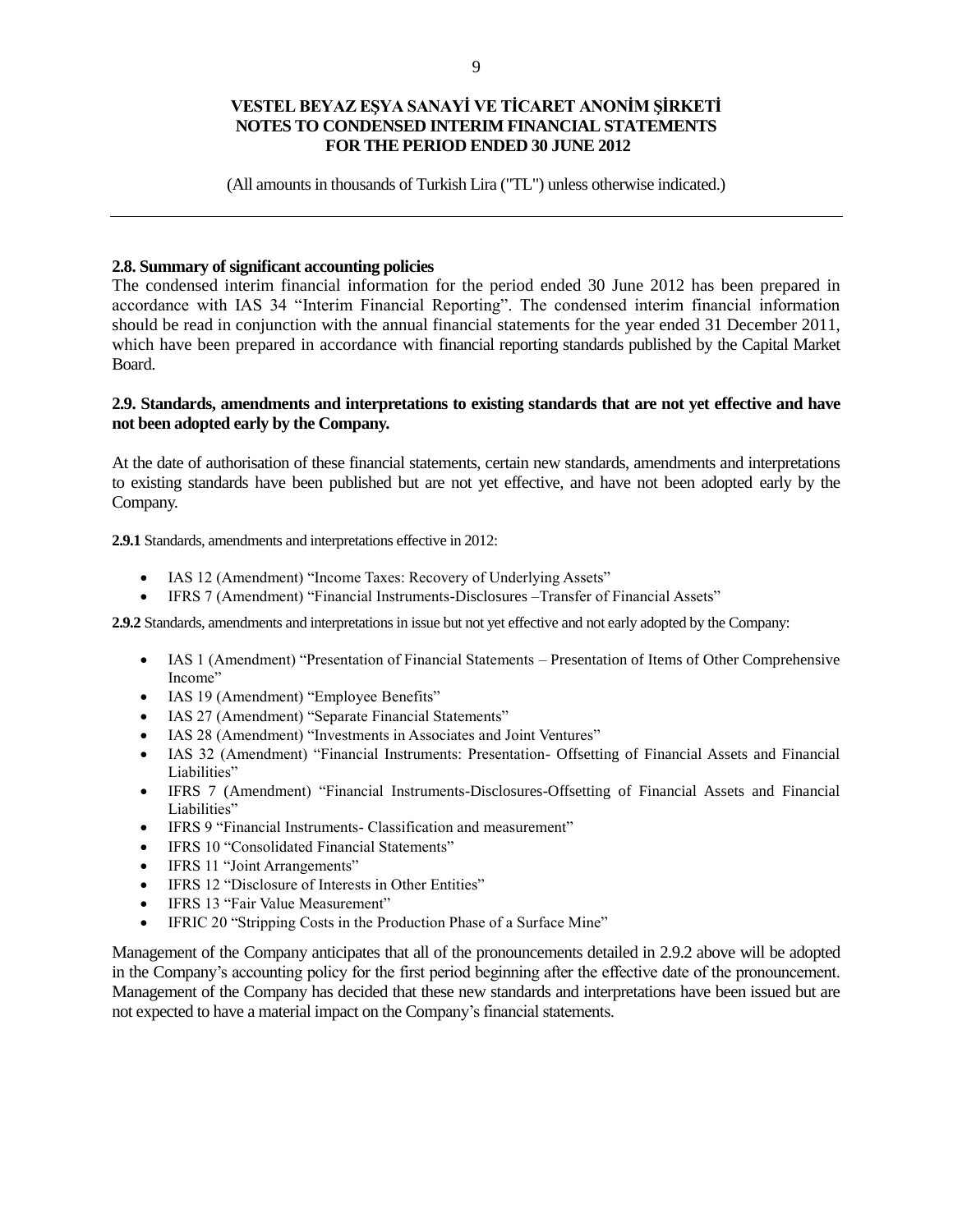(All amounts in thousands of Turkish Lira ("TL") unless otherwise indicated.)

#### **NOTE 3 - SEASONALITY**

The Company produces washing machines, dishwashers, refrigerators, air conditioning units, water heaters and cookers. White goods sales generated by washing machines, cookers and dishwashers are not affected by seasonal fluctuations. However refrigerators and air conditioning units which have cooling characteristics are seasonally affected; during the summer months may exceed the sales in winter months by 2 to 3 times.

#### **NOTE 4 - SEGMENT INFORMATION**

The Management has decided to include the industrial sections in the first phase of the reporting as risks and returns of the Company are affected by developments in the white goods sector. The Management believes that the Company operates in a single industry sector as the risks and returns for the activities do not show any material difference because the scope of activity covers only the production of white goods and the production processes and classes of customers are similar. As a result all information related to the first stage reporting has been fully presented in the attached financial statements

The Management has decided to use the geographical sections in the second stage of the reporting taking into account that risks and returns are affected by the differences in each region.

| <b>Geographical segments</b> | 01.01.<br>30.06.2012          | 01.01.<br>30.06.2011          | 01.04.<br>30.06.2012         | 01.04.<br>30.06.2011         |
|------------------------------|-------------------------------|-------------------------------|------------------------------|------------------------------|
| Turkey<br>Europe<br>Other    | 375.688<br>537.858<br>140.972 | 349.858<br>411.659<br>132.519 | 216.335<br>320.919<br>62.853 | 214.780<br>233.336<br>83.876 |
| Gross sales                  | 1.054.518                     | 894.036                       | 600.107                      | 531.992                      |
| Sales discount (-)           | (367)                         | (878)                         | (236)                        | (451)                        |
| <b>Net sales</b>             | 1.054.151                     | 893.158                       | 599.871                      | 531.541                      |

The amount of export is TL 678.830 for the period 01.01.- 30.06.2012.Export sales are denominated in EURO, USD and RUR as 88,8% ,7,8% and 3,4% of total export respectively.

The carrying value of segment assets and costs incurred in order to obtain these assets are not separately disclosed because all assets of the Company are located in Turkey.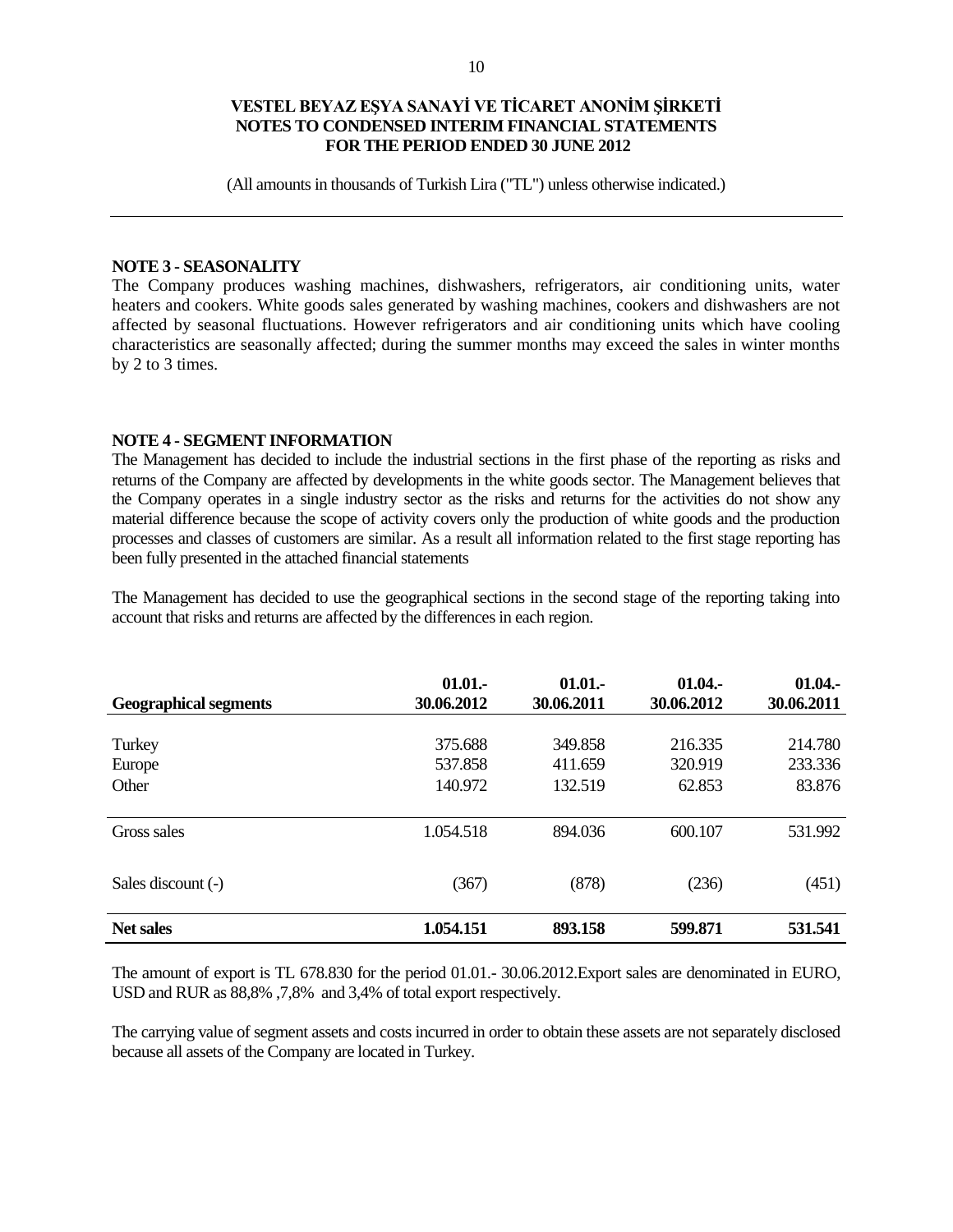(All amounts in thousands of Turkish Lira ("TL") unless otherwise indicated.)

# **NOTE 5- CASH AND CASH EQUIVALENTS**

|                                                            | 30.06.2012 | 31.12.2011 |
|------------------------------------------------------------|------------|------------|
|                                                            |            |            |
| Cash                                                       | 43         | 35         |
| Bank deposits                                              |            |            |
| - Demand deposit                                           | 6.482      | 1.558      |
| - Time deposit                                             | 81.550     | 5.728      |
|                                                            |            |            |
|                                                            | 88.075     | 7.321      |
| Bank overdrafts (-)                                        | --         | (105)      |
| Cash and cash equivalents presented in cash flow statement | 88.075     | 7.216      |

As of balance sheet dates, the maturity date of time deposit account was July 2012 (31.12.2011: January 2012) and the interest rates are given below:

| $-TL$  | $-\!$                                               | %9,5 |
|--------|-----------------------------------------------------|------|
| - USD  | $\hspace{0.05cm} -\hspace{0.05cm} -\hspace{0.05cm}$ | %1,5 |
| $-EUR$ | %1,0                                                | %1,5 |

#### **NOTE 6 –DERIVATIVE FINANCIAL INSTRUMENTS**

|                                                                  | 30.06.2012                       |               |                    |    |                                  | 31.12.2011        |                    |    |
|------------------------------------------------------------------|----------------------------------|---------------|--------------------|----|----------------------------------|-------------------|--------------------|----|
|                                                                  | <b>Fair Value</b>                |               |                    |    |                                  | <b>Fair Value</b> |                    |    |
|                                                                  | <b>Contract</b><br><b>Amount</b> | <b>Assets</b> | <b>Liabilities</b> |    | <b>Contract</b><br><b>Amount</b> | <b>Assets</b>     | <b>Liabilities</b> |    |
| <b>Held for trading</b><br>Forward foreign<br>exchange contracts | 856.584                          | 9.208         |                    | -- | 500.062                          | 12.557            |                    | -- |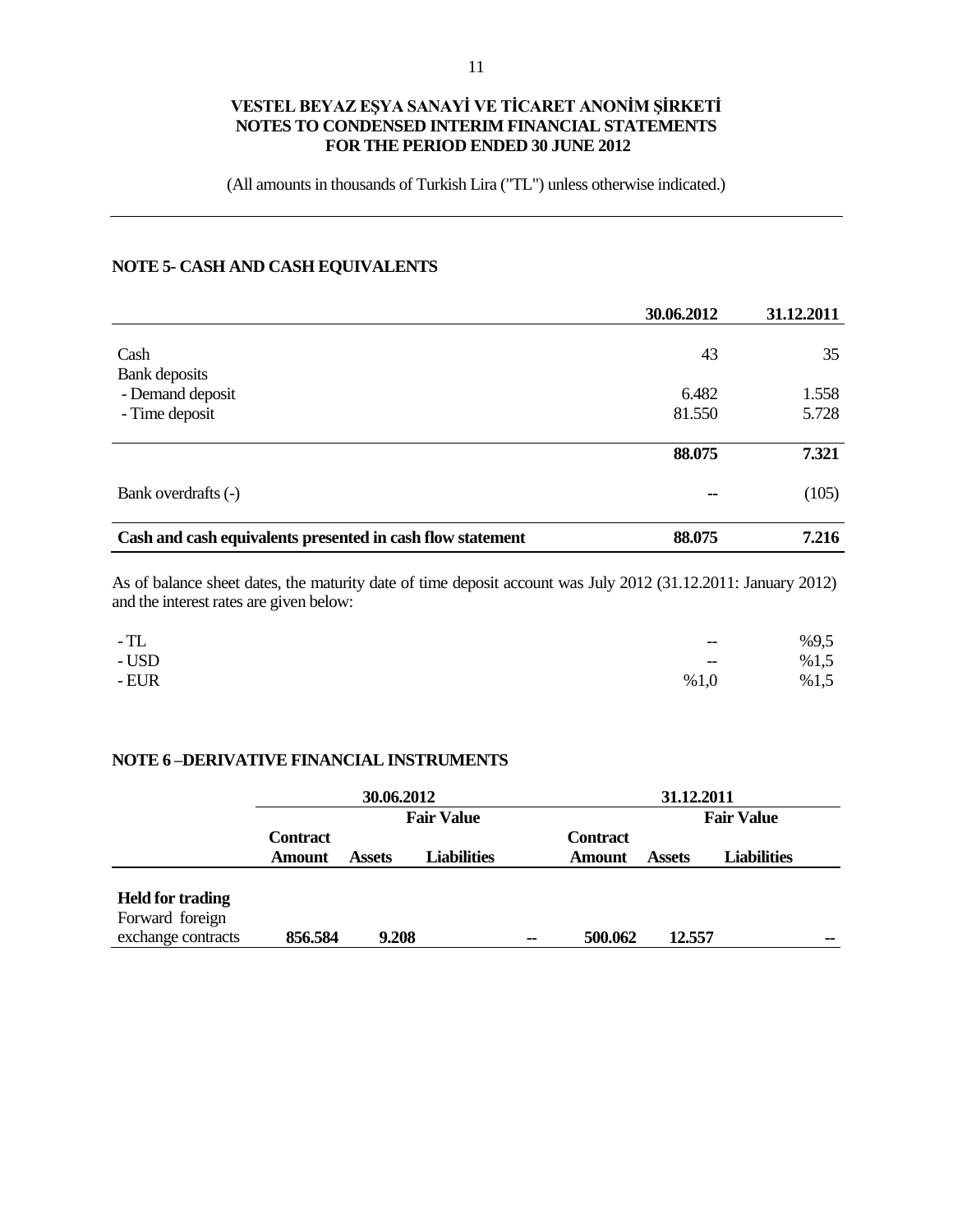(All amounts in thousands of Turkish Lira ("TL") unless otherwise indicated.)

#### **NOTE 7 –FINANCIAL LIABILITIES**

|                                                                                                   | 30.06.2012 | 31.12.2011 |
|---------------------------------------------------------------------------------------------------|------------|------------|
| <b>Current financial liabilities</b>                                                              |            |            |
| <b>Bank borrowings</b>                                                                            |            |            |
| $-TL$                                                                                             | 181.110    | 16.249     |
| - USD                                                                                             | 80.154     | 63.620     |
| - EUR                                                                                             | 102.241    | 107.998    |
|                                                                                                   | 363.505    | 187.867    |
| <b>Non-current financial liabilities</b>                                                          |            |            |
| <b>Bank borrowings</b>                                                                            |            |            |
| $-TL$                                                                                             | 17.687     |            |
| - USD                                                                                             |            | 7.623      |
| - EUR                                                                                             | 11.633     | 28.729     |
|                                                                                                   | 29.320     | 36.352     |
| Maturity schedule of Company's total current and non-current financial liabilities is as follows: |            |            |
| Due in one year                                                                                   | 363.505    | 187.867    |
| One to two years                                                                                  | 23.012     | 21.187     |
| Two to three years                                                                                | 5.194      | 5.792      |
| Three to four years                                                                               | 1.114      | 5.543      |
| Four to five years                                                                                |            | 3.645      |
| Over five years                                                                                   |            | 185        |
|                                                                                                   | 392.825    | 224,219    |

The Company obtained various loans denominated in EUR from non-Turkish financial institutions with a maturity of 5 years in years between 2005-2008 for financing investments in production machinery and equipment. As of 30.06.2012, short term payable of TL 6.025 (EUR 2.649 thousand) (31.12.2011: TL 9.704 (EUR 3.791 thousand)) and long term payable of these loans amounted to TL 11.633 (EUR 5.115 thousand) (31.12.2011: TL 15.165 (EUR 6.206 thousand)). The principal amounts of these loans are repayable at six months intervals and the last repayment date is December 2015. The annual interest rate is between Euribor + 0,3% and 0,75%.

As of 30.06.2012, The Company also obtained various Turkish Lira and foreign currency bank loans for operational purposes which included a short term payable of TL 357.480 (TL 181.110, EUR 42.308 thousand, USD 44.370 thousand), (31.12.2011: TL 171.062 (TL 9.147, EUR 40.222 thousand, USD 33.681 thousand)), and long term payable of TL 17.687(31.12.2011: TL 21.187, (EUR 5.500 thousand and USD 4.036 thousand)). The annual interest rate is 12,00% - 13,51 % for TL, 1,71 % - 4,63 % for EUR and 2,27% - 5,50 % for USD.

The Company has given various letters of guarantees to financial institutions for obtained bank loans (note 10).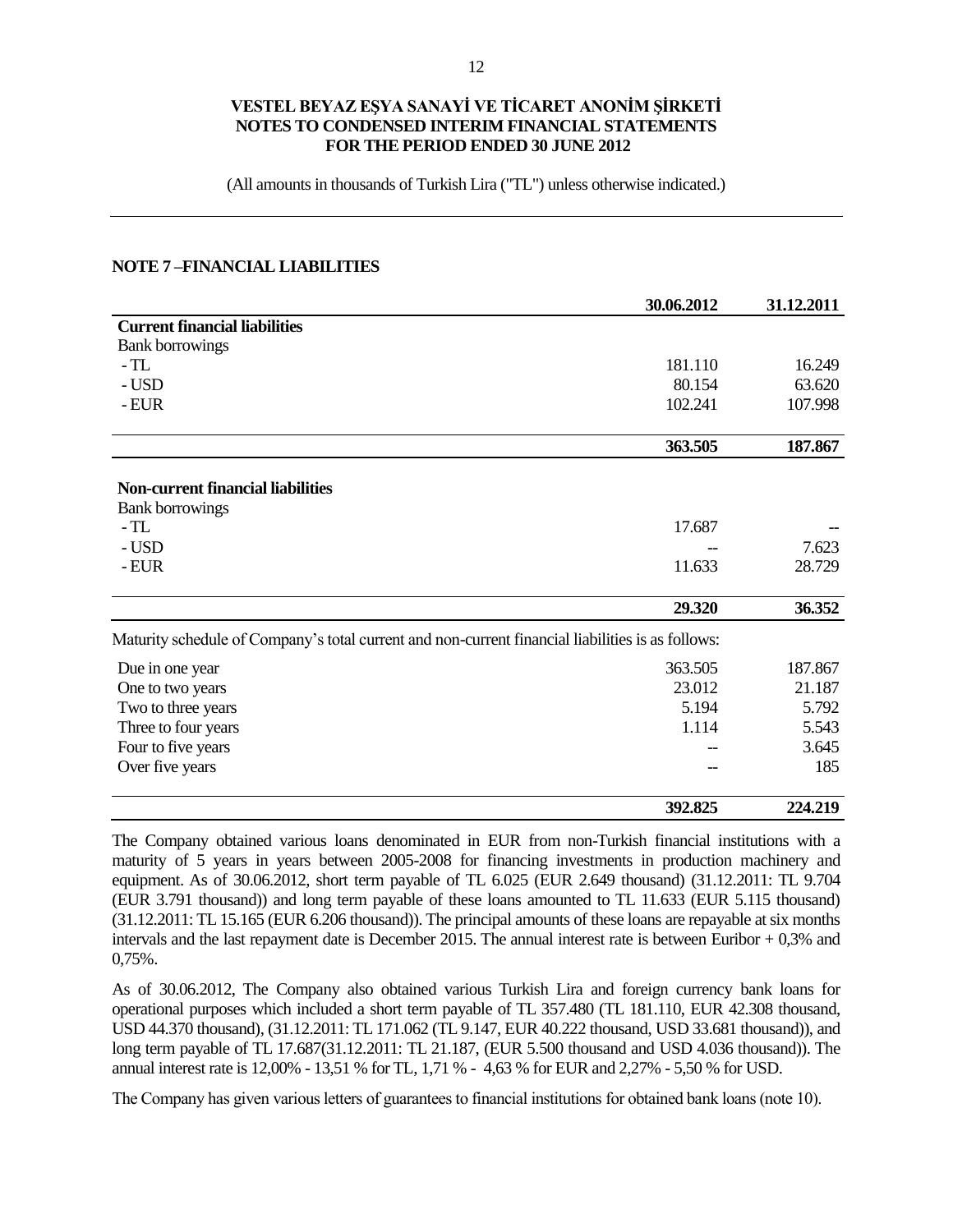(All amounts in thousands of Turkish Lira ("TL") unless otherwise indicated.)

#### **NOTE 8 –PROPERTY, PLANT AND EQUIPMENT**

The amount of property, plant and equipment purchased during the six month period ended 30.06.2012 amounts to TL 42.758 (30.06.2011: TL 29.022).

The cost of property, plant and equipment sold during the six month period ended 30.06.2012 amounts to TL 612 (30.06.2011: TL 3.815).

Leased assets included in the table above comprise plant and machinery amounting to TL 3.936 net of accumulated depreciation (31.12.2011: TL 5.205).

As of 30.06.2012, property, plant and equipment were insured for TL 929.660 (31.12.2011: TL 914.212).

#### **NOTE 9 –INTANGIBLE ASSETS**

The amount of intangible assets purchased during the six month period ended 30.06.2012 amounts to TL 9.035 (30.06.2011: TL 5.621).

The cost of intangible assets sold during the six month period ended 30.06.2012 amounts to TL 58 (30.06.2011:Nil).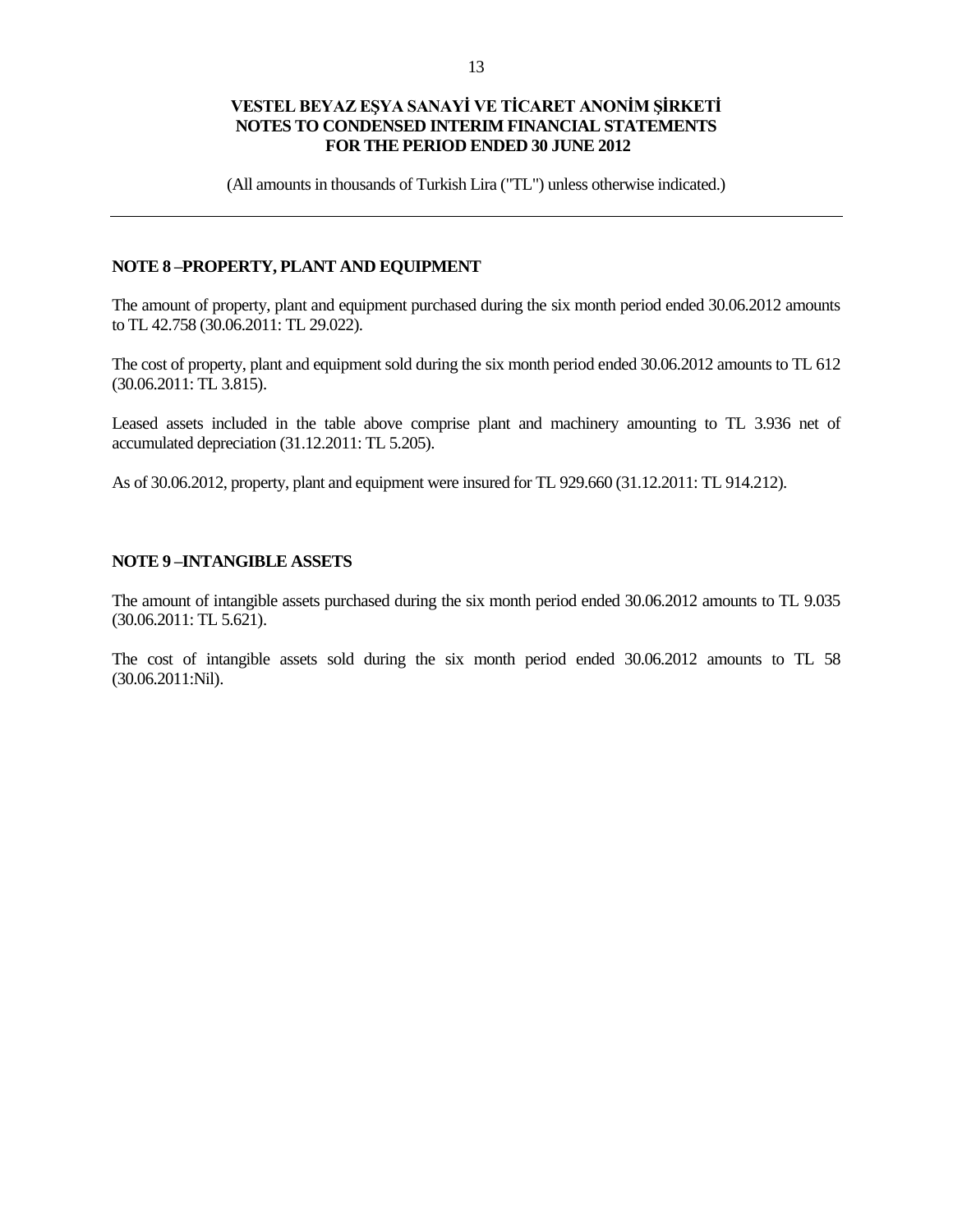(All amounts in thousands of Turkish Lira ("TL") unless otherwise indicated.)

#### **NOTE 10 – PROVISIONS, COMMITMENTS AND CONTINGENT LIABILITIES**

#### **a) Provision for expenses**

|                            | 30.06.2012 | 31.12.2011 |
|----------------------------|------------|------------|
|                            |            |            |
| <b>Current</b>             |            |            |
| Warranty provision         | --         | 19.627     |
| Provision for legal claims | 1.240      | 556        |
|                            |            |            |
|                            | 1.240      | 20.183     |

Movement of provision for expenses is as follows:

|                                                   | <b>Warranty</b><br>provision | <b>Legal</b><br>claims | <b>Total</b>  |
|---------------------------------------------------|------------------------------|------------------------|---------------|
| <b>Opening balance, 01.01</b><br><b>Additions</b> | 19.627<br>--                 | 556<br>684             | 20.183<br>684 |
| $Disposals(-)$                                    | (19.627)                     | $- -$                  | (19.627)      |
| <b>Ending balance, 30.06</b>                      | $\sim$                       | 1.240                  | 1.240         |

In accordance with the Board of Directors' Decision of Vestel Dayanıklı Tüketim Malları Pazarlama A.Ş. ("Vestel Dayanıklı"), warranty provisions which arises from the sales of Vestel Dayanıklı, has been released and accounted under "other income" due to the transfer of warranty expenses to Vestel Dayanıklı.

#### **b) Contingent asset**

As of the balance sheets date's letters of guarantee obtained from customers and suppliers is shown below:

|                                            | 30.06.2012 | 31.12.2011 |
|--------------------------------------------|------------|------------|
|                                            |            |            |
| Letters of guarantee                       | 4.592      | 2.563      |
| Cheques and notes                          | 6.433      | 8.948      |
| Guarantees received from related companies | 1.758.303  | 1.322.577  |

 Vestel Elektronik Sanayi ve Ticaret A.S. has guarantee to Royal Bank of Scotland PLC and HSBC Bank A.S. in favour of Vestel White for derivative operations.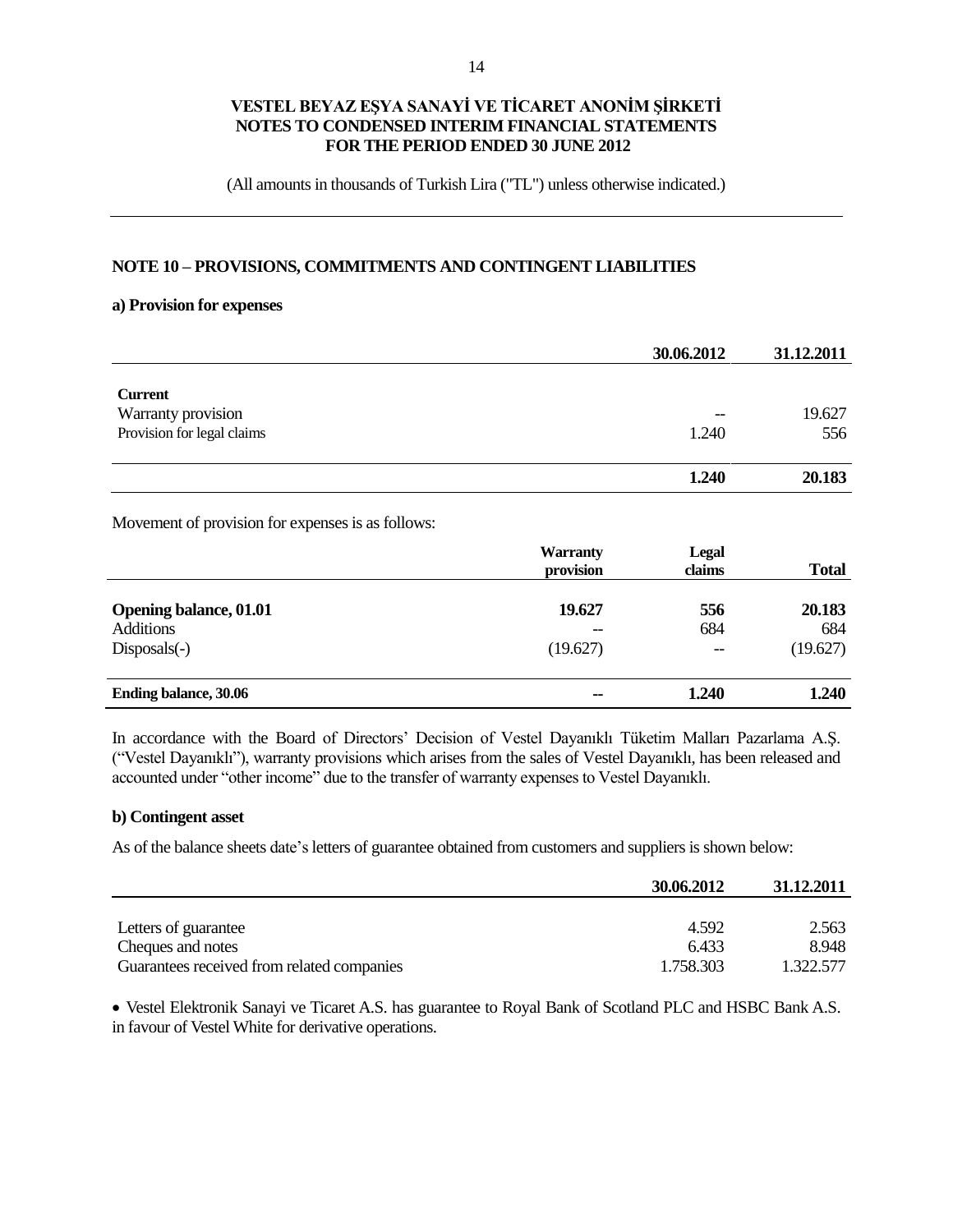(All amounts in thousands of Turkish Lira ("TL") unless otherwise indicated.)

# **c) Commitments and contingencies**

Collaterals, Pledges, Mortgages ("CPM") given by the Company are as follows:

| <b>CPM's given by the Company</b>                                                                                                           | <b>USD</b><br>(000) | <b>EUR</b><br>(000) | TL<br>(000) | <b>Total</b><br>TL<br>equivalent |
|---------------------------------------------------------------------------------------------------------------------------------------------|---------------------|---------------------|-------------|----------------------------------|
| 30.06.2012<br>A. On behalf of its own legal entity                                                                                          |                     | 2.021               | 6.743       | 11.339                           |
| B. On behalf of fully consolidated subsidiaries                                                                                             |                     |                     |             |                                  |
| C. CPM's given on behalf of third parties for ordinary course of<br>business                                                                |                     |                     |             |                                  |
| D. Other contingent liabilities                                                                                                             | 1.470.543           | 154.700             | 718.723     | 3.727.078                        |
| i. Total amount of CPM's given on behalf of the parent company<br>ii. Total amount of CPM's given to on behalf of other group               | 1.239.970           | 50.000              | 415.098     | 2.768.814                        |
| companies which are not in scope of B and C.<br>iii. Total amount of CPM's given on behalf of                                               | 230.573             | 104.700             | 303.625     | 958.264                          |
| third parties which are not in scope of C.                                                                                                  |                     |                     |             |                                  |
| <b>Total</b>                                                                                                                                | 1.470.543           | 156.721             | 725.466     | 3.738.417                        |
| 31.12.2011<br>A. On behalf of its own legal entity                                                                                          |                     | 2.000               | 5.194       | 10.082                           |
| B. On behalf of fully consolidated subsidiaries                                                                                             |                     |                     |             |                                  |
| C. CPM's given on behalf of third parties for ordinary course of<br>business                                                                |                     |                     |             |                                  |
| D. Other contingent liabilities                                                                                                             | 1.163.924           | 80.066              | 348.549     | 2.742.750                        |
| i. Total amount of CPM's given on behalf of the parent company<br>ii. Total amount of CPM's given to on behalf of other group               | 1.108.132           | 14.686              | 132.493     | 2.261.533                        |
| companies which are not in scope of B and C.<br>iii. Total amount of CPM's given on behalf of<br>third parties which are not in scope of C. | 55.792              | 65.380              | 216.056     | 481.217                          |
| <b>Total</b>                                                                                                                                | 1.163.924           | 82.066              | 353.743     | 2.752.832                        |

As of 30.06.2012, the Company's CPM to equity ratio is 704% (31.12.2011: 538%).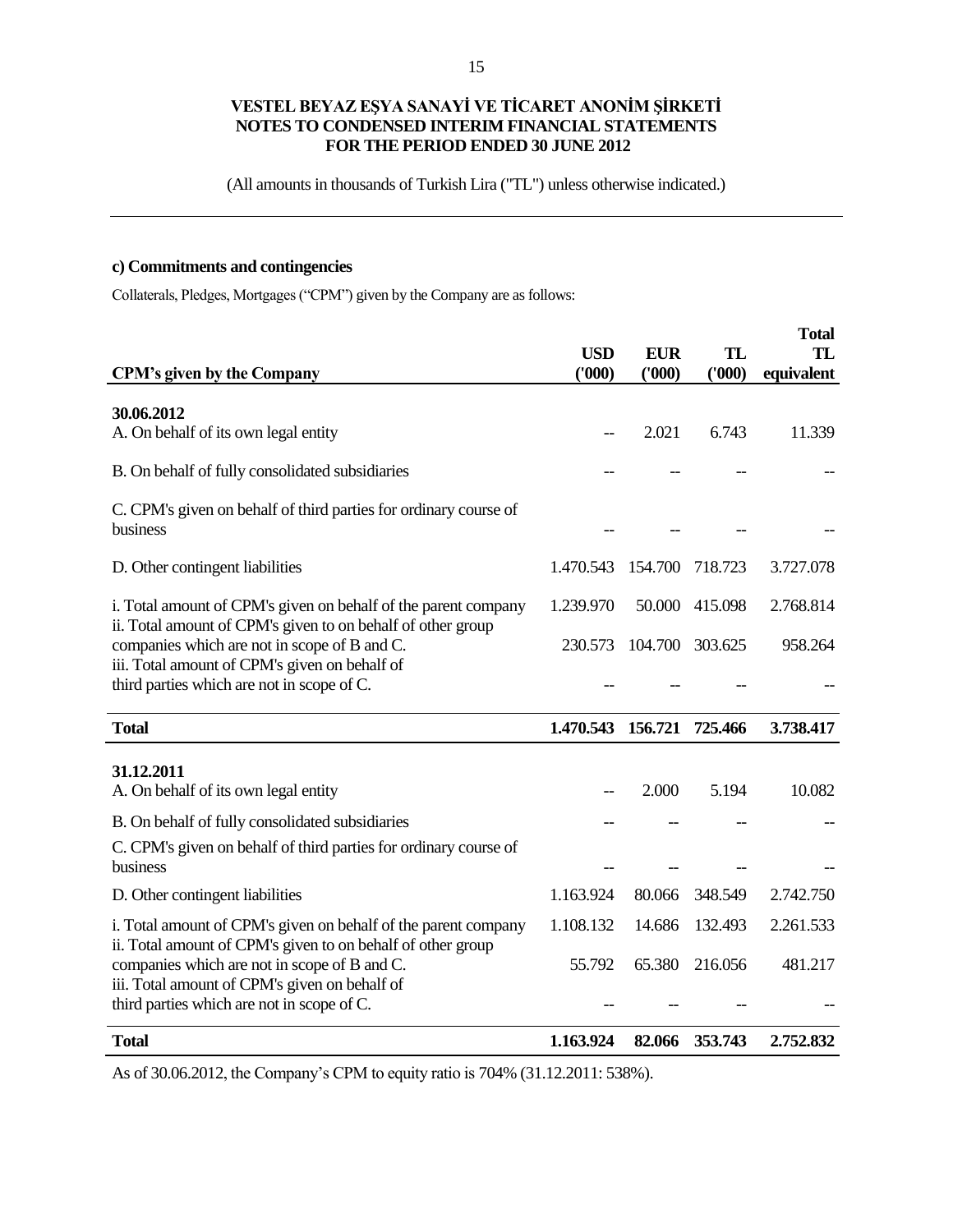(All amounts in thousands of Turkish Lira ("TL") unless otherwise indicated.)

 Due to the export and investment incentive certificates obtained for tax purposes, the Company has committed to realize exports amounting to USD 104.183 thousand (31.12.2011: USD 102.598 thousand) as of 30.06.2012.

• The Company is the guarantor for the bank loans which have been borrowed by Vestel CIS Ltd and OOO Vestel Trade Ltd. from Citibank.

• The Company has given guarantee to Royal Bank of Scotland PLC in favour of Vestel Germany GMBH, Vestel Dayanıklı Tüketim Malları Pazarlama A.Ş., Vestel Dış Ticaret A.Ş. and Vestel Elektronik Sanayi ve Ticaret A.Ş. for forward contracts.

• The Company has given guarantee to HSBC Bank A.Ş. in favour of Vestel Dayanıklı Tüketim Malları Pazarlama A.Ş. and Vestel Elektronik Sanayi ve Ticaret A.Ş. for forward contracts.

 The payment of VAT on certain export sales may be postponed and later cancelled by the tax office subject to clearance of certain routine formalities in due course. Responsibility of the Company continues until such clearance however no liability has arisen in the past and no liability is reasonably expected for the future. As of 30.06.2012, the amount of VAT is TL 51.650 (31.12.2011: TL 39.112).

• The value of ongoing consumer lawsuits TL 1.062 (31.12.2011: TL 226) and there are no any lawsuits which have been finalized in favour of the Company as of 30.06.2012 (31.12.2011: TL 252).

As of the balance sheet dates operational lease commitments are as follows:

|                                             | 30.06.2012 | 31.12.2011 |
|---------------------------------------------|------------|------------|
|                                             |            |            |
| Less than one year                          | 148        | 186        |
| More than one year and less than four years | 29         | 194        |
|                                             |            |            |
|                                             | 177        | 380        |

#### **d) Derivatives**

As of 30.06.2012, the Company has entered in forward exchange contracts amounting to USD 139.788 thousand, EUR 115.447 thousand and TL 353.150, on a fixed amount USD 50.767 thousand, EUR 245.638 thousand, RUR 475.117 thousand, CHF 603 thousand and TL 179.215.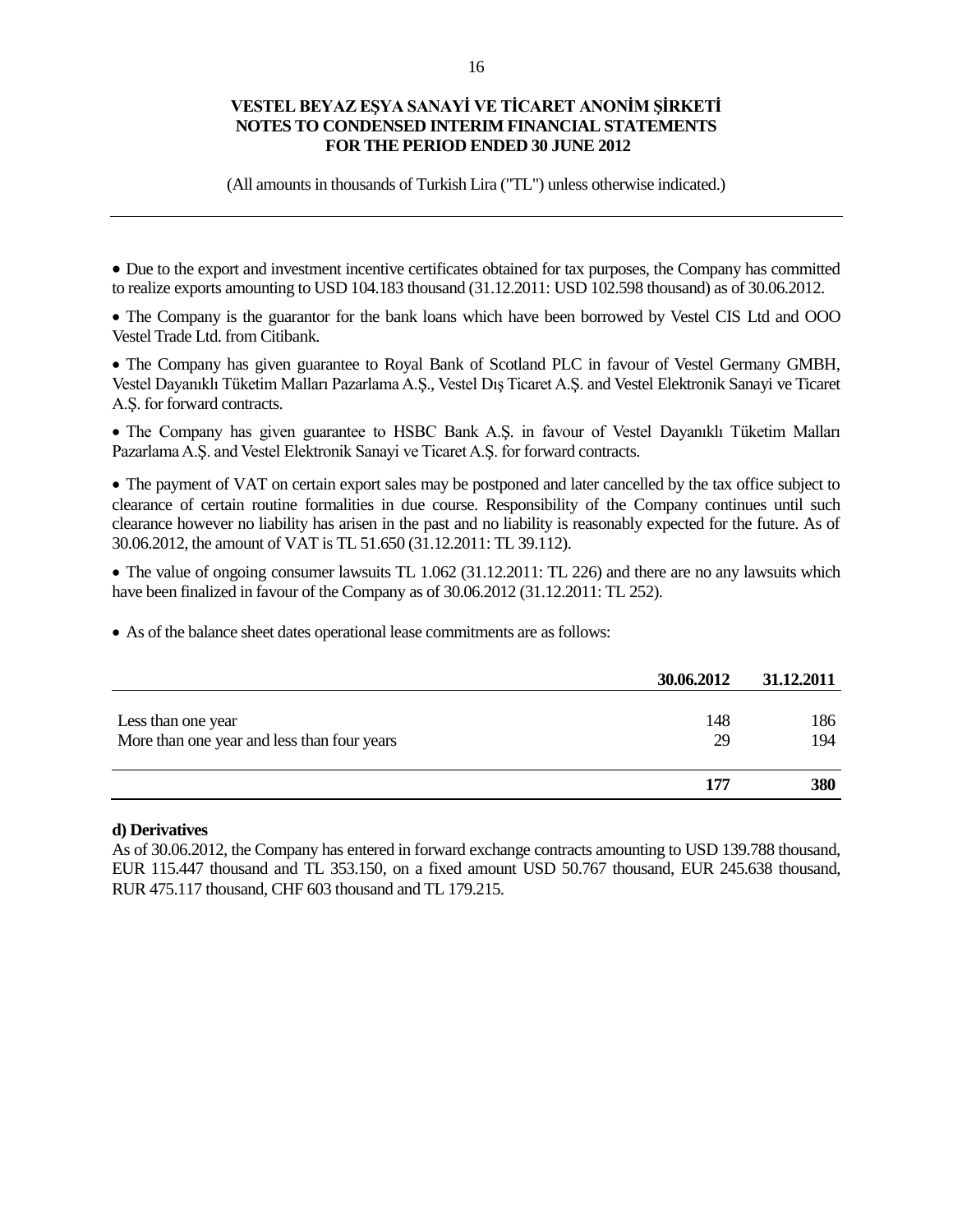(All amounts in thousands of Turkish Lira ("TL") unless otherwise indicated.)

# **NOTE 11 – OTHER INCOME**

|                                                 | 01.01.<br>30.06.2012 | $01.01 -$<br>30.06.2011 | 01.04.<br>30.06.2012 | 01.04.<br>30.06.2011 |
|-------------------------------------------------|----------------------|-------------------------|----------------------|----------------------|
| Grant income                                    | 754                  | 488                     | 685                  | 458                  |
| Profit on sale of property, plant and equipment | 206                  | 275                     | 181                  | 132                  |
| Income on insurance claims                      | 848                  | 6                       | 61                   | 6                    |
| Provisions released (*)                         | 19.627               | $-$                     | --                   |                      |
| Other                                           | 1.618                | 485                     | 836                  | 306                  |
|                                                 | 23.053               | 1.254                   | 1.763                | 902                  |

(\*) In accordance with the Board of Directors' Decision of Vestel Dayanıklı Tüketim Malları Pazarlama A.Ş. ("Vestel Dayanıklı"), warranty provisions which arises from the sales of Vestel Dayanıklı, has been released and accounted under "other income" due to the transfer of warranty expenses to Vestel Dayanıklı.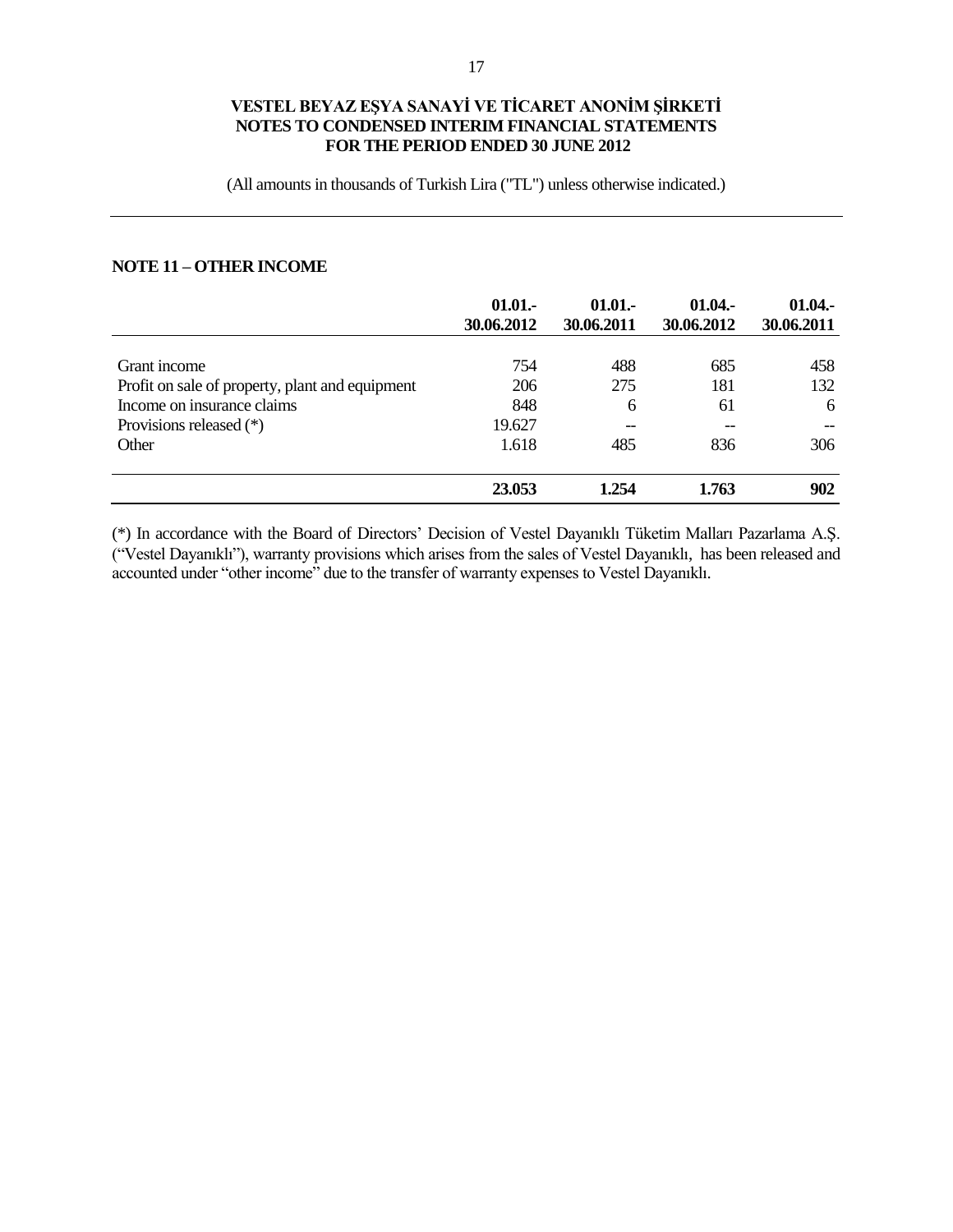(All amounts in thousands of Turkish Lira ("TL") unless otherwise indicated.)

# **NOTE 12 – FINANCIAL INCOME**

|                                                                                          | 01.01.<br>30.06.2012 | 01.01.<br>30.06.2011 | 01.04.<br>30.06.2012 | 01.04.<br>30.06.2011 |
|------------------------------------------------------------------------------------------|----------------------|----------------------|----------------------|----------------------|
|                                                                                          |                      |                      |                      |                      |
| Foreign exchange gain                                                                    | 50.868               | 83.631               | 12.797               | 44.195               |
| Gains on financial assets held for trading                                               |                      | 538                  |                      | 1                    |
| Unearned interest on payables                                                            | $-$                  | $\overline{a}$       | (71)                 |                      |
| Interest income from term sales                                                          | 43                   | 1                    | 1                    |                      |
| Interest income from bank deposits                                                       | 538                  | 262                  | 167                  | 71                   |
| Gains on forward exchange contracts                                                      | 30.279               | 10.278               | 18.688               | 3.622                |
|                                                                                          | 81.728               | 94.710               | 31.582               | 47.889               |
| <b>NOTE 13 - FINANCIAL EXPENSE</b>                                                       |                      |                      |                      |                      |
| Foreign exchange loss                                                                    | 49.271               | 78.420               | 23.685               | 45.292               |
| Losses on financial assets held for trading                                              |                      | 249                  |                      | 6                    |
| Unearned interest on receivables                                                         | 1.014                | 4.907                | 1.014                | 3.737                |
| Bank loans interest expense                                                              | 8.706                | 2.847                | 5.481                | 1.377                |
| Letters of credit expenses                                                               | 2.364                | 1.472                | 1.040                | 1.258                |
| Losses on forward exchange contracts                                                     | 21.228               | 22.259               | 4.555                | 7.854                |
| Interest expense from term purchases                                                     | 355                  | 406                  | 277                  | 125                  |
| Bank commission expenses                                                                 | 29                   | 22                   | 16                   | 11                   |
| Other financial expenses                                                                 | 11                   | 32                   | 6                    | 27                   |
|                                                                                          | 82.978               | 110.614              | 36.074               | 59.687               |
| <b>NOTE 14-EARNING PER SHARE</b>                                                         |                      |                      |                      |                      |
| Net profit attributable to shareholders<br>Weighted average number of ordinary shares in | 19.581               | 17.903               | (189)                | 9.274                |
| issue                                                                                    | 190.000.000          | 190.000.000          | 190.000.000          | 190.000.000          |
| Earnings per share - TL, full                                                            | 0,10                 | 0,09                 | (0,00)               | 0,05                 |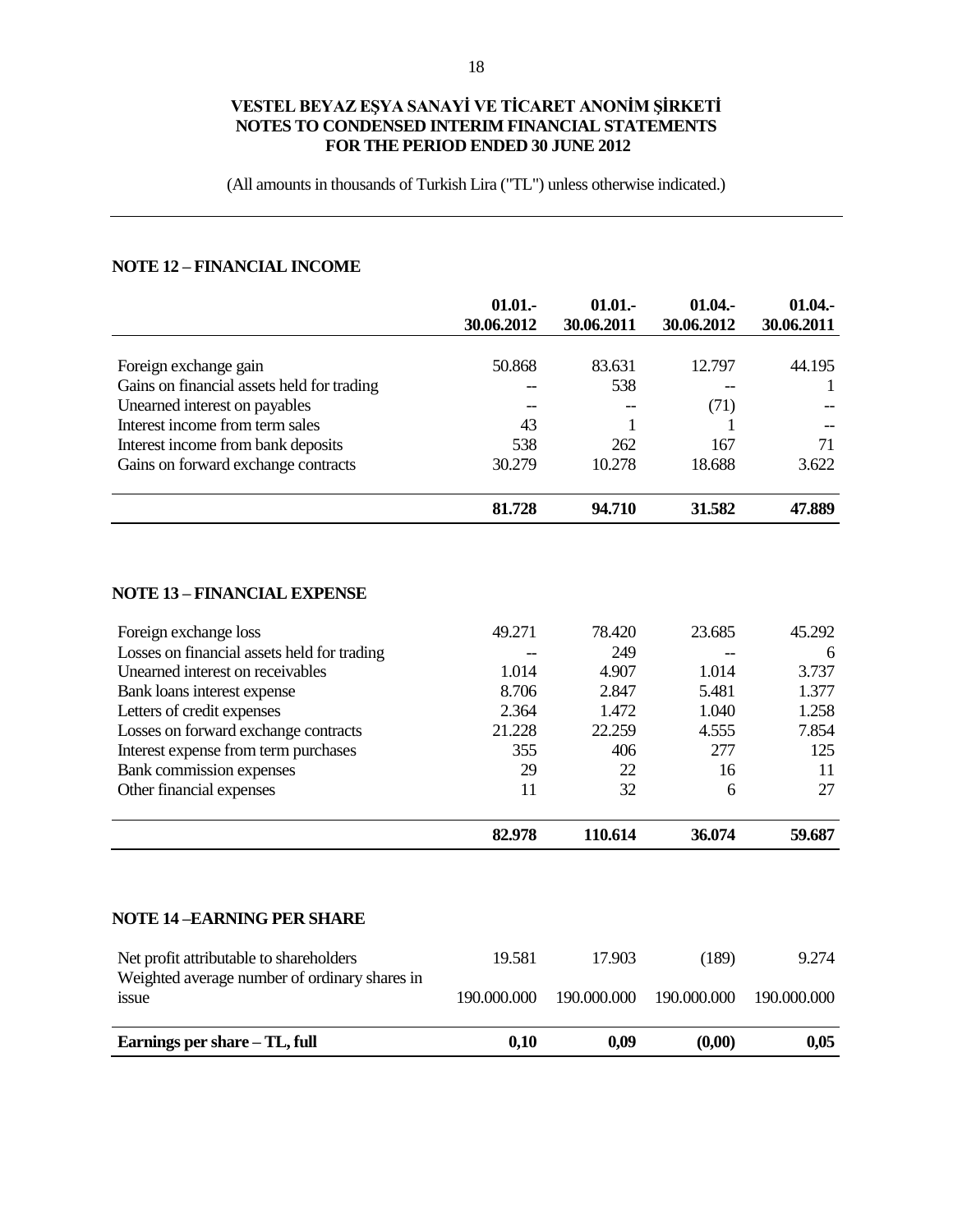(All amounts in thousands of Turkish Lira ("TL") unless otherwise indicated.)

# **NOTE 15 –RELATED PARTY DISCLOSURE**

#### **a) Trade receivables- current**

|                                                 | 30.06.2012 | 31.12.2011 |
|-------------------------------------------------|------------|------------|
|                                                 |            |            |
| Vestel Dayanıklı Tüketim Malları Pazarlama A.Ş. | 227.582    | 222.562    |
| Vestel CIS Limited                              | 6.122      | 2.679      |
| Vestel Diş Ticaret A.Ş.                         | 333.573    | 381.305    |
| Other related parties                           | 26         | 27         |
|                                                 | 567.303    | 606.573    |
| Unearned interest on receivables (-)            | (5.894)    | (4.966)    |
|                                                 | 561.409    | 601.607    |
| b) Trade payables-current                       |            |            |
| Vestel Elektronik Sanayi ve Ticaret A.S.        | 3.782      | 4.333      |
| Vestel Holland B.V.                             | 11.258     | 13.603     |
| Other related parties                           | 917        | 361        |
|                                                 | 15.957     | 18.297     |
| Unearned interest on payables (-)               | (6)        | (19)       |
|                                                 | 15.951     | 18.278     |

The company performs its foreign and domestic sales via Vestel Dış Ticaret A.Ş. and Vestel Dayanıklı Tüketim Malları Pazarlama A.Ş. respectively which are Vestel Group companies.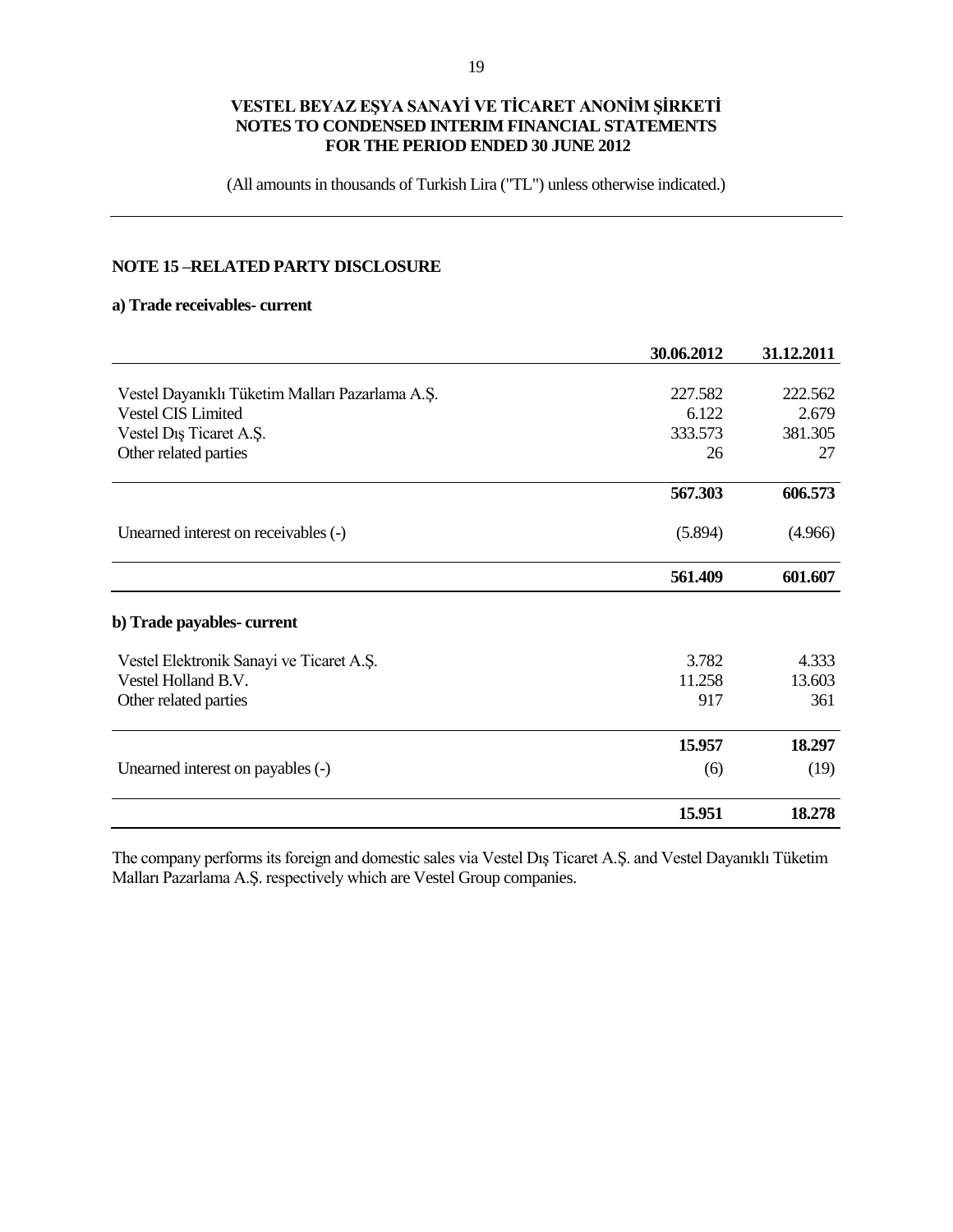(All amounts in thousands of Turkish Lira ("TL") unless otherwise indicated.)

## c**) Transactions carried out with related parties are given below:**

|                                                                                   | 01.01.<br>30.06.2012 | 01.01.<br>30.06.2011 | 01.04.<br>30.06.2012 | 01.04.<br>30.06.2011 |
|-----------------------------------------------------------------------------------|----------------------|----------------------|----------------------|----------------------|
|                                                                                   |                      |                      |                      |                      |
| <b>Sales</b>                                                                      |                      |                      |                      |                      |
| Vestel Elektronik Sanayi ve Ticaret A.Ş.                                          | 4.529                | 2.889                | 2.661                | 1.757                |
| Vestel Dayanıklı Tüketim Malları Pazarlama A.Ş.                                   | 222.863              | 226.228              | 131.632              | 140.481              |
| Vestel Diş Ticaret A.Ş.                                                           | 674.883              | 542.823              | 383.066              | 316.930              |
| Other                                                                             | 3.504                | 463                  | 443                  | 453                  |
|                                                                                   | 905.779              | 772.403              | 517.802              | 459.621              |
|                                                                                   |                      |                      |                      |                      |
| <b>Purchases and operating income</b><br>Vestel Elektronik Sanayi ve Ticaret A.Ş. | 7.368                | 3.486                | 5.275                | 1.904                |
| Vestel Dayanıklı Tüketim Malları Pazarlama A.Ş                                    | 738                  | 17.832               | 731                  | 10.347               |
| Vestel Diş Ticaret A.Ş.                                                           | 2.004                | 2.770                | 1.238                | 922                  |
| Other                                                                             | 1.965                | 878                  | 1.340                | 619                  |
|                                                                                   |                      |                      |                      |                      |
|                                                                                   | 12.075               | 24.966               | 8.584                | 13.792               |
| <b>Financial income</b>                                                           |                      |                      |                      |                      |
| Vestel Elektronik Sanayi ve Ticaret A.Ş.                                          | $\overline{2}$       | 242                  |                      | 240                  |
| Vestel Dayanıklı Tüketim Malları Pazarlama A.Ş.                                   | 40                   | 166                  | 29                   | 125                  |
| Vestel Dış Ticaret A.Ş.                                                           | 6.368                | 68.116               | 1.459                | 37.364               |
| Other                                                                             | 708                  | 581                  | 336                  | 246                  |
|                                                                                   | 7.118                | 69.105               | 1.824                | 37.975               |
|                                                                                   |                      |                      |                      |                      |
| <b>Financial expenses</b>                                                         |                      |                      |                      |                      |
| Vestel Elektronik Sanayi ve Ticaret A.Ş.                                          | 31                   | 13                   | 25                   | 3                    |
| Vestel Dayanıklı Tüketim Malları Pazarlama A.Ş.                                   | 5.891                | 312                  | 5.891                | 97                   |
| Vestel Dış Ticaret A.Ş.                                                           | 30.731               | 27.873               | 14.043               | 13.641               |
| Other                                                                             | 879                  | 178                  | 723                  | 104                  |
|                                                                                   | 37.532               | 28.376               | 20.682               | 13.845               |

The company performs its foreign and domestic sales via Vestel Dış Ticaret A.Ş. and Vestel Dayanıklı Tüketim Malları Pazarlama A.Ş. respectively which are Vestel Group companies.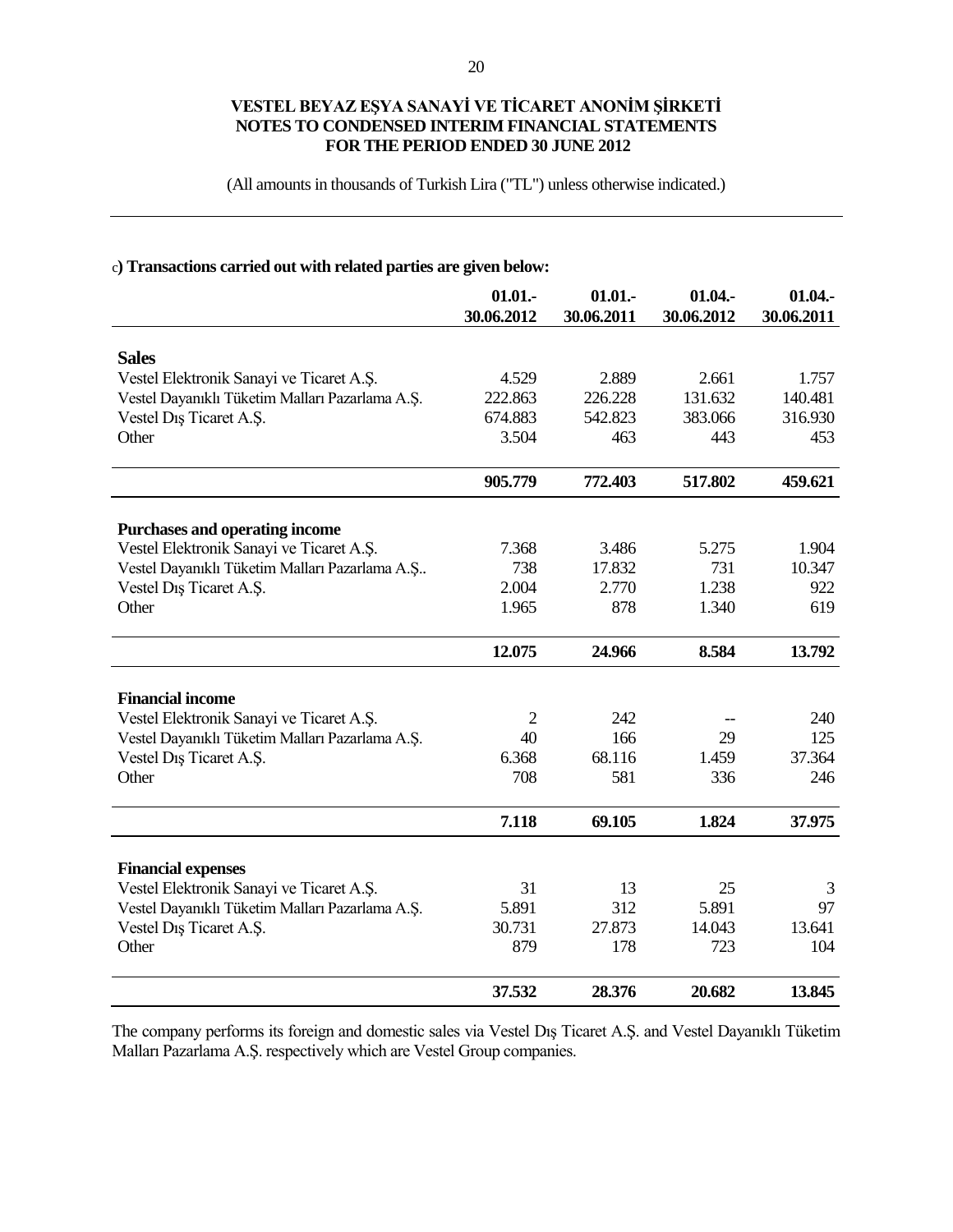(All amounts in thousands of Turkish Lira ("TL") unless otherwise indicated.)

## **d) Key management compensation**

Total compensation provided management personnel by the Company during the period ended 30.06.2012 amount to TL 957 (01.01.-30.06.2011: TL 978).

#### **e) Operational lease**

The Company has operational lease commitment from Deniz Destek Oto Kiralama A.Ş., a subsidiary of Zorlu Holding A.Ş.. As of the balance sheet date the amount of operational lease commitments to be paid is TL 177.

#### **e) Guarantees and commitments**

The Company had taken various letters of guarantees for Vestel Elektronik Sanayi ve Ticaret A.Ş. and other subsidiaries (note 10).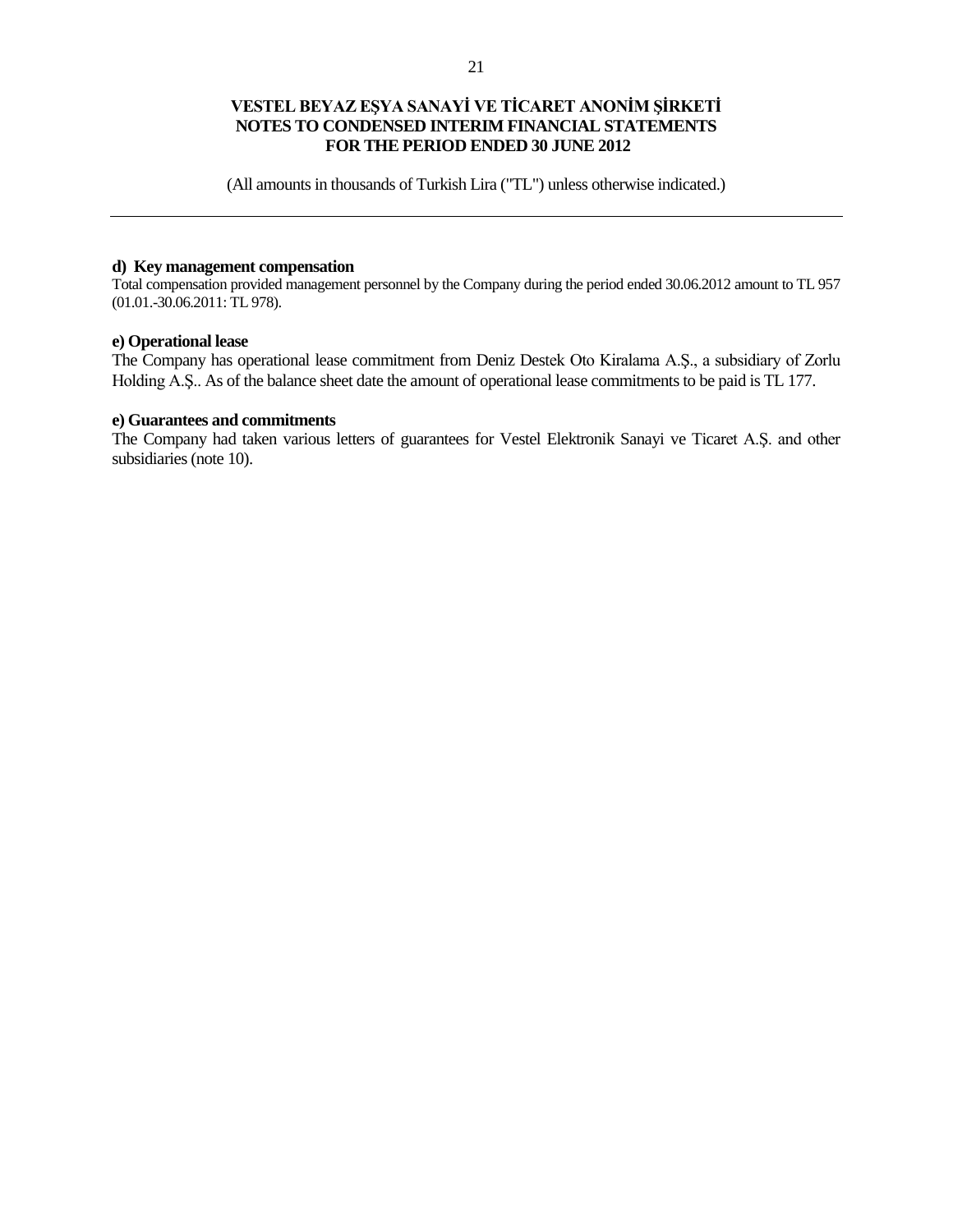(All amounts in thousands of Turkish Lira ("TL") unless otherwise indicated.)

# **NOTE 16 –FOREIGN CURRENCY RISK**

The net currency position of the Company as of the balance sheet dates are shown below:

| 30.06.2012                                                | <b>USD</b><br>(000)      | <b>EUR</b><br>(1000) | <b>GBP</b><br>(000)                                 | <b>CHF</b><br>(000)      | <b>RUR</b><br>(000)      | <b>Other</b>             | <b>TL</b><br>equivalent |
|-----------------------------------------------------------|--------------------------|----------------------|-----------------------------------------------------|--------------------------|--------------------------|--------------------------|-------------------------|
| 1. Trade receivables                                      | 17.291                   | 119.819              | $\overline{\phantom{a}}$                            | 20                       | 660.073                  | $\overline{\phantom{0}}$ | 339.734                 |
| 2a. Monetary financial assets                             | 551                      | 37.271               | $\mathbf{1}$                                        | $\overline{\phantom{a}}$ | 4.887                    |                          | 86.026                  |
| 2b. Non-monetary financial assets                         | $\overline{a}$           | $\overline{a}$       | $\hspace{0.05cm} -\hspace{0.05cm} -\hspace{0.05cm}$ | $\overline{\phantom{a}}$ |                          |                          |                         |
| 3. Other                                                  | 2.828                    | 2.316                | 12                                                  | 21                       | $\equiv$                 | $\overline{\phantom{0}}$ | 10.449                  |
| 4. Current assets $(1+2+3)$                               | 20.670                   | 159.406              | 13                                                  | 41                       | 664.960                  | --                       | 436.209                 |
| 5. Trade receivables                                      | -−                       |                      | $\overline{\phantom{a}}$                            |                          |                          |                          |                         |
| 6a. Monetary financial assets                             |                          |                      |                                                     |                          |                          |                          |                         |
| 6b. Non-monetary financial assets                         |                          |                      |                                                     |                          |                          |                          |                         |
| 7. Other                                                  | $\overline{a}$           | $\overline{a}$       | $\hspace{0.05cm}$ $\hspace{0.05cm}$                 |                          | --                       | --                       |                         |
| 8. Non-current assets $(5+6+7)$                           | $\overline{a}$           |                      | $-$                                                 |                          |                          | --                       |                         |
| 9. Total assets $(4+8)$                                   | 20.670                   | 159.406              | 13                                                  | 41                       | 664.960                  | н.                       | 436.209                 |
| 10. Trade payables                                        | 101.983                  | 45.180               | 2                                                   | $\overline{a}$           | $\overline{\phantom{a}}$ | $\overline{\phantom{a}}$ | 286.986                 |
| 11. Financial liabilities                                 | 44.370                   | 44.957               | $\overline{a}$                                      |                          | --                       | $\overline{\phantom{a}}$ | 182.395                 |
| 12a. Other monetary liabilities                           | --                       |                      | $-$                                                 |                          | $\overline{\phantom{0}}$ | $\overline{\phantom{0}}$ |                         |
| 12b. Other non-monetary liabilities                       | $\overline{a}$           | $\overline{a}$       | $\overline{\phantom{a}}$                            |                          | $\overline{\phantom{0}}$ | --                       |                         |
| 13. Current liabilities $(10+11+12)$                      | 146.353                  | 90.137               | $\mathbf 2$                                         |                          | ۰.                       | --                       | 469.381                 |
| 14. Trade payables                                        | --                       |                      | $-$                                                 |                          | $-$                      | $\overline{a}$           |                         |
| 15. Financial liabilities                                 | $\overline{a}$           | 5.115                | $\overline{\phantom{a}}$                            |                          |                          | --                       | 11.633                  |
| 16a. Other monetary liabilities                           | $\overline{a}$           |                      | $\overline{a}$                                      |                          | $\overline{\phantom{a}}$ | $\overline{\phantom{a}}$ |                         |
| 16b. Other non-monetary liabilities                       | $\overline{\phantom{a}}$ | $\overline{a}$       | $-$                                                 |                          | $\overline{\phantom{a}}$ | $-$                      |                         |
| 17. Non-current liabilities (14+15+16)                    | ш,                       | 5.115                | ц.                                                  |                          |                          | ٠.                       | 11.633                  |
| 18. Total liabilities (13+17)                             | 146.353                  | 95.252               | $\overline{2}$                                      |                          |                          |                          | 481.014                 |
| 19. Off-balance sheet derivative instruments/             |                          |                      |                                                     |                          |                          |                          |                         |
| net asset (liability) position (19a-19b)                  | 89.021                   | (130.191)            | $\hspace{0.05cm} -$                                 | (603)                    | (475.117)                | --                       | (162.292)               |
| 19a. Hedged total assets                                  | 139.788                  | 115.447              |                                                     |                          |                          |                          | 515.077                 |
| 19b. Hedged total liabilities                             | (50.767)                 | (245.638)            | $\hspace{0.05cm} -\hspace{0.05cm} -\hspace{0.05cm}$ | (603)                    | (475.117)                | --                       | (677.369)               |
| 20. Net foreign currency asset/ (liability) (position (9- |                          |                      |                                                     |                          |                          |                          |                         |
| $18+19$<br>21. Net foreign currency monetary asset/       | (36.662)                 | (66.037)             | 11                                                  | (562)                    | 189.843                  |                          | (207.097)               |
| (liability) Position                                      |                          |                      |                                                     |                          |                          |                          |                         |
| $(=1+2a+5+6a-10-11-12a-14-15-16a)$                        | (128.511)                | 61.838               | (1)                                                 | 20                       | 664.960                  |                          | (55.254)                |
| 22. Fair value of financial instruments used in           |                          |                      |                                                     |                          |                          |                          |                         |
| foreign currency hedging                                  | 89.021                   | (130.191)            | --                                                  | (603)                    | (475.117)                | ж.                       | (162.292)               |
| 23. Export                                                | 29.584                   | 259.777              |                                                     | 104                      | 398.134                  |                          | 678.830                 |
| 24. Import                                                | 145.159                  | 111.901              | 25                                                  | 11                       | $\overline{\phantom{a}}$ | 1.462                    | 521.876                 |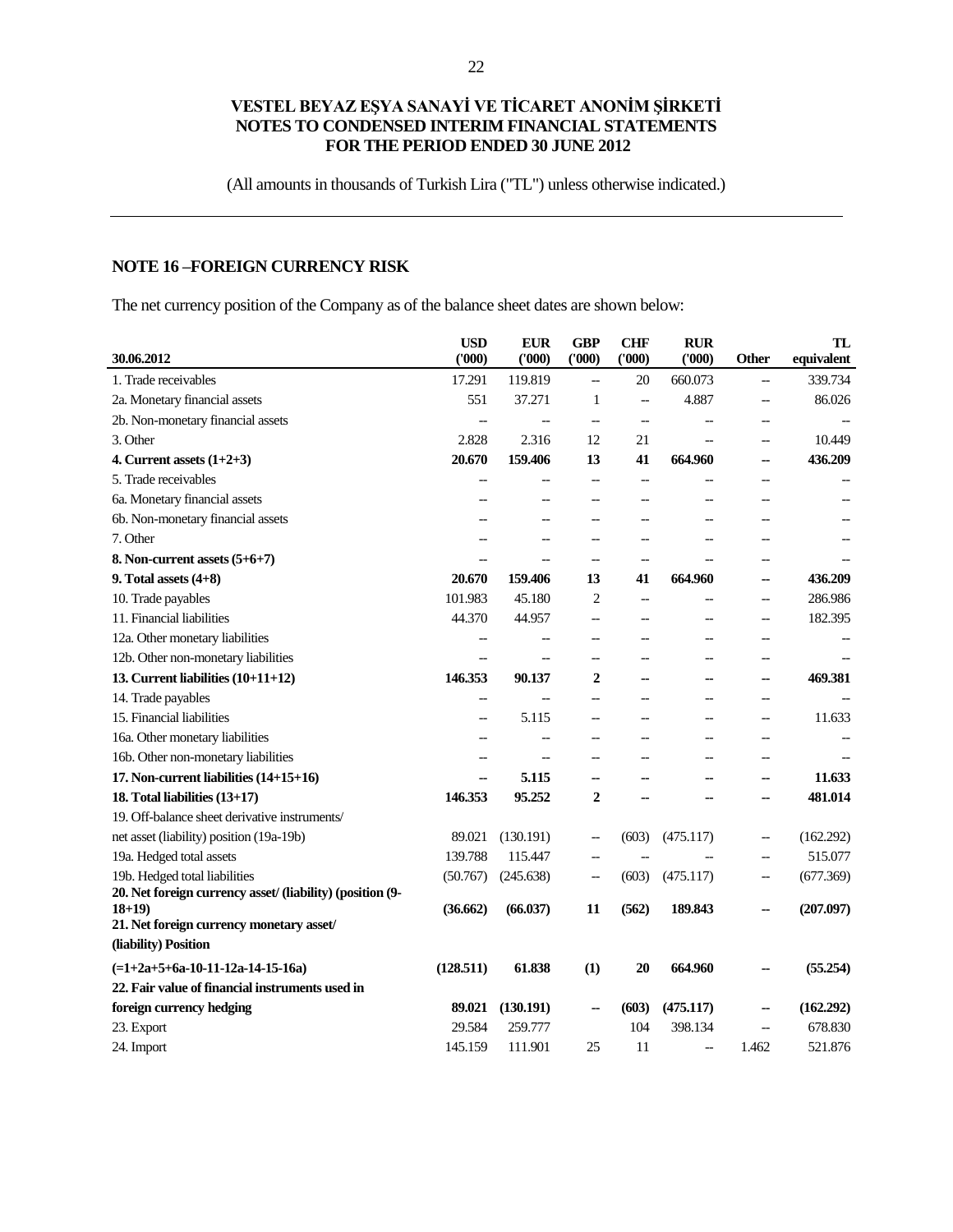(All amounts in thousands of Turkish Lira ("TL") unless otherwise indicated.)

|                                              | <b>USD</b>               | <b>EUR</b>     | <b>GBP</b>               | <b>CHF</b>     | <b>RUR</b>     | TL                |
|----------------------------------------------|--------------------------|----------------|--------------------------|----------------|----------------|-------------------|
| 31.12.2011                                   | (000)                    | (000)          | (000)                    | (000)          | (000)          | <b>Equivalent</b> |
| 1. Trade receivables                         | 20.324                   | 136.290        | ÷-                       | 161            | 209.881        | 383.984           |
| 2a. Monetary financial assets                | 2.330                    | 623            | 1                        | --             | 5.617          | 6.253             |
| 2b. Non-monetary financial assets            | --                       | --             | --                       | --             |                |                   |
| 3. Other                                     | --                       | --             | --                       | --             | $-$            |                   |
| 4. Current assets $(1+2+3)$                  | 22.654                   | 136.913        | 1                        | 161            | 215.498        | 390.237           |
| 5. Trade receivables                         | --                       | --             | --                       | --             |                |                   |
| 6a. Monetary financial assets                | --                       | --             | --                       | $-$            | $-$            |                   |
| 6b. Non-monetary financial assets            | $-$                      | --             | --                       | $-$            | $-$            |                   |
| 7. Other                                     | $-$                      | $-$            | --                       | $-$            | $-$            |                   |
| 8. Non-current assets $(5+6+7)$              | --                       | --             | --                       | --             | --             |                   |
| 9. Total assets $(4+8)$                      | 22.654                   | 136.913        | 1                        | 161            | 215.498        | 390.237           |
| 10. Trade payables                           | 127.974                  | 37.148         | $\overline{a}$           | $\overline{a}$ | $-$            | 332.512           |
| 11. Financial liabilities                    | 33.681                   | 44.193         | --                       | $\overline{a}$ | $-$            | 171.618           |
| 12a. Other monetary liabilities              | $-$                      | $-$            | --                       | $-$            | $-$            |                   |
| 12b. Other non-monetary liabilities          | $\overline{a}$           | $-$            | --                       | $\sim$         | $-$            |                   |
| 13. Current liabilities (10+11+12)           | 161.655                  | 81.341         | --                       | --             | --             | 504.130           |
| 14. Trade payables                           | --                       | $\overline{a}$ | $\overline{a}$           | $\sim$         | --             |                   |
| 15. Financial liabilities                    | 4.036                    | 11.756         | $\overline{a}$           | $\sim$         | $-$            | 36.352            |
| 16a. Other monetary liabilities              | $\overline{\phantom{a}}$ | $\overline{a}$ | --                       | $\sim$         | --             |                   |
| 16b. Other non-monetary liabilities          | $\overline{\phantom{a}}$ | --             | --                       | --             | --             |                   |
| 17. Non-current liabilities (14+15+16)       | 4.036                    | 11.756         | --                       | --             | --             | 36.352            |
| 18. Total liabilities (13+17)                | 165.691                  | 93.097         | --                       | --             | --             | 540.482           |
| 19. Off-balance sheet derivative instruments |                          |                |                          |                |                |                   |
| net asset (liability) position (19a-19b)     | 104.106                  | (77.607)       | --                       | (1.459)        | --             | 4.063             |
| 19a. Hedged total assets                     | 129.406                  | 62.479         | $\overline{a}$           | 146            | --             | 397.414           |
| 19b. Hedged total liabilities                | (25.300)                 | (140.086)      | --                       | (1.605)        | $-$            | (393.351)         |
| 20. Net foreign currency asset / (liability) |                          |                |                          |                |                |                   |
| position (9-18+19)                           | (38.931)                 | (33.791)       | 1                        | (1.298)        | 215.498        | (146.182)         |
| 21. Net foreign currency monetary asset /    |                          |                |                          |                |                |                   |
| (liability) Position                         |                          |                |                          |                |                |                   |
| $(=1+2a+5+6a-10-11-12a-14-15-16a)$           | (143.037)                | 43.816         | $\mathbf{1}$             | 161            | 215.498        | (150.245)         |
| 22. Fair value of financial instruments      |                          |                |                          |                |                |                   |
| used in foreign currency hedging             | 104.106                  | (77.607)       | --                       | (1.459)        | --             | 4.063             |
| 23. Export                                   | 36.389                   | 513.316        | $\overline{\phantom{a}}$ | 1.449          | 45             | 1.265.269         |
| 24. Import                                   | 227.793                  | 207.025        | 48                       | $-$            | $\overline{a}$ | 857.701           |

In accordance with Turkish financial reporting standards, inventories are accounted for in Turkish Lira even if they obtained are through import, hence are not subject to foreign currency valuation. If the stocks were valuated as foreign currency asset, the net open foreign currency position of the Company would have been lower.